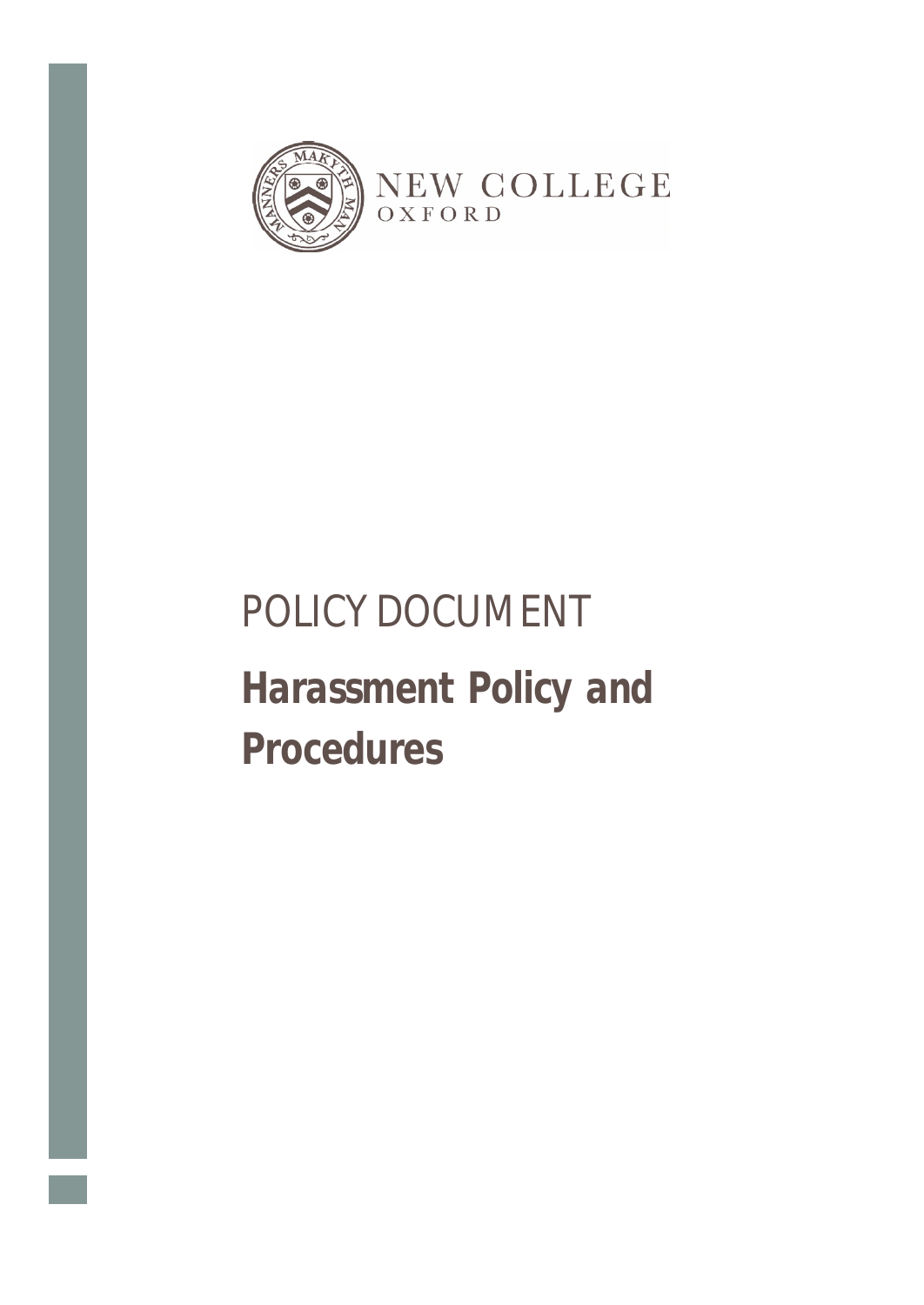The College's harassment advisers are:

Freyja Madsen, Gez Wells, Erica Longfellow, Annabella Massey, Andrew Ramos

If you would prefer to speak with an advisor entirely unconnected with New College, the University's Harassment Line can find an alternative advisor for you. Please contact:

- 01865 270760
- [harassment.line@admin.ox.ac.uk](mailto:harassment.line@admin.ox.ac.uk)

# **Introduction**

- 1. New College does not tolerate any form of harassment or victimisation and expects all members of the College community, its visitors and contractors to treat each other with respect, courtesy and consideration.
- 2. The College is committed to fostering an inclusive culture which promotes equality, values diversity and maintains a working, learning and social environment in which the rights and dignity of all members of the College community are respected.
- 3. The aims of the College as reflected in this Policy are to:
	- a. Promote a positive environment in which people are treated fairly and with respect;
	- b. Make it clear that harassment is unacceptable and that all members of the College have a role to play in creating an environment free from harassment;
	- c. Provide a framework of support for staff and students who feel they have been subject to harassment; and
	- d. Provide a mechanism by which complaints can wherever possible be addressed in a timely way.
- 4. Members of the Governing Body and those in positions of authority, such as College Officers heads of administrative departments and all other managers, have formal responsibilities under this Policy and are expected to familiarise themselves with the Policy and Procedures on appointment. All College Officers, heads of department and equivalent, and all other managers, have a duty to implement this Policy and to make every effort to ensure that harassment and victimisation do not occur in the areas of work for which they are responsible and, that if they do occur, any concerns are investigated promptly and effectively.
- 5. All members of the College community have the right to expect professional behaviour from others, and a corresponding responsibility to behave professionally towards others. All members of the College community have a personal responsibility for complying with this Policy and Procedure and must comply with and demonstrate active commitment to this Policy by:
	- a. Treating others with dignity and respect.
	- b. Discouraging any form of harassment by making it clear that such behaviour is unacceptable.
	- c. Supporting any member of the College who feels they have been subject to harassment, including supporting them to make a formal complaint if appropriate.

# **Definitions**

- 6. A person subjects another to harassment where they engage in unwanted and unwarranted conduct which has the purpose or effect of:
	- violating another person's dignity, or

• creating an intimidating, hostile, degrading, humiliating or offensive environment for another person. The recipient does not need to have explicitly stated that the behaviour was unwanted.

7. Freedom of speech and academic freedom are protected by law though these rights must be exercised within the law. Vigorous academic debate will not amount to harassment when it is conducted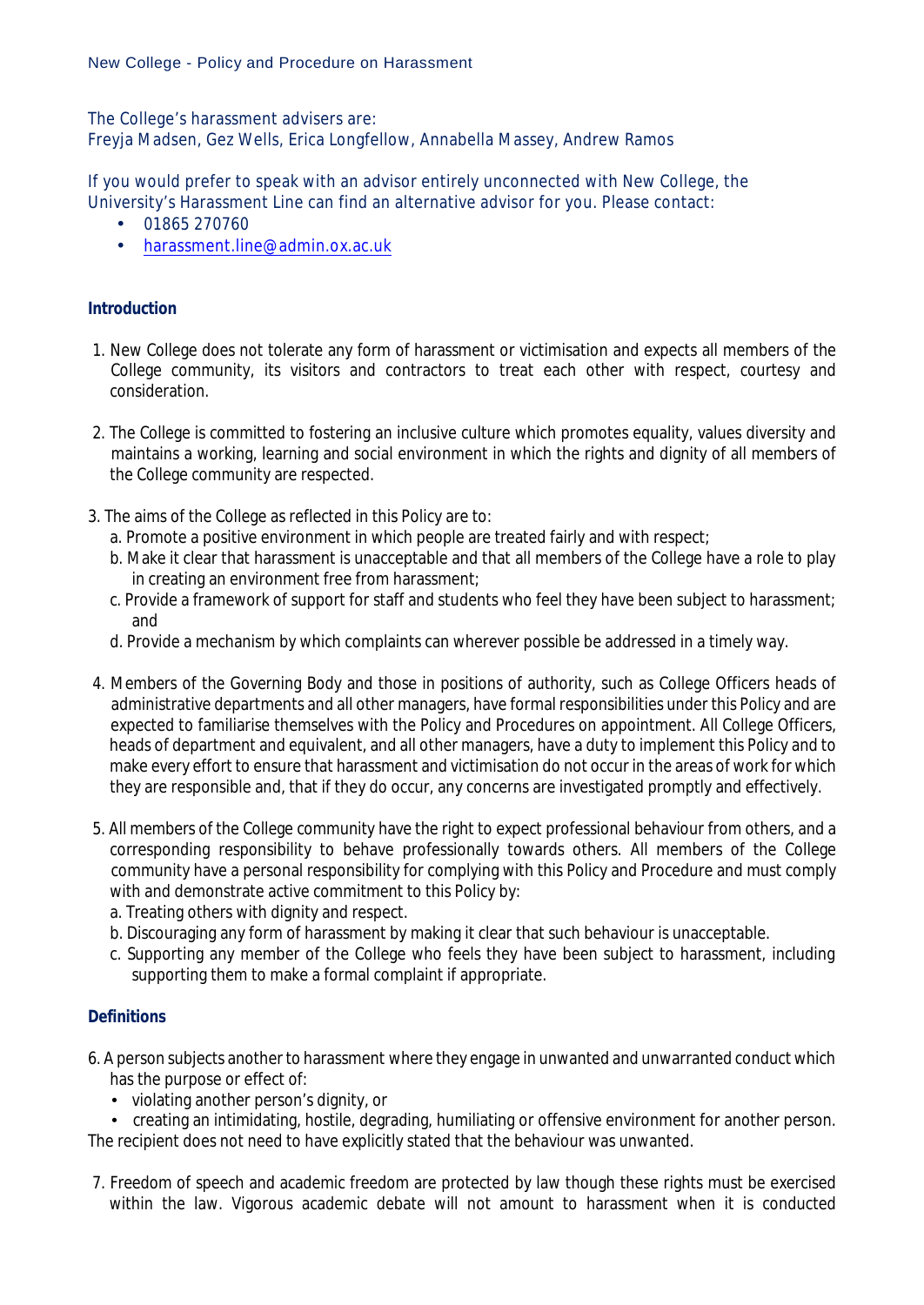respectfully and without violating the dignity of others or creating an intimidating, hostile, degrading, humiliating or offensive environment for them.

- 8. Bullying is a form of harassment and may be characterised as offensive, intimidating, malicious or insulting behaviour, or misuse of power through means intended to undermine, humiliate, denigrate or injure the recipient.
- 9. The College seeks to protect any member of the College community from victimisation, which is a form of misconduct which may itself result in a disciplinary process. The College will regard as victimisation any instance where a person is subjected to detrimental treatment because they have, in good faith:
	- made an allegation of harassment, or
	- indicated an intention to make such an allegation, or
	- assisted or supported another person in bringing forward such an allegation, or
	- participated in an investigation of a complaint, or
	- participated in any disciplinary hearing arising from an investigation, or
	- taken any other steps in connection with this Policy and Procedure, or
	- is suspected of having done so.

# **Behaviours**

- 10. Harassment may involve repeated forms of unwanted and unwarranted behaviour, but a one-off incident can also amount to harassment.
- 11. The intentions of the alleged harasser are not always determinative of whether harassment has taken place. The perception of the complainant and the extent to which that perception is in all the circumstances reasonable will also be relevant.
- 12. Being under the influence of alcohol, drugs or otherwise intoxicated is not an excuse for harassment.
- 13. Harassment can take a variety of forms:
	- Through individual behaviour
		- $\circ$  face to face, either verbally or physically
		- o through other forms of communication, including but not limited to, written communications and communications via any form of electronic media or mobile communications device: such behaviour may also amount to a breach of the University's(and therefore the College's) Regulations Relating to the use of Information Technology Facilities
		- o directly to the person concerned, or to a third party
	- Through a prevailing workplace or study environment which creates or enforces a culture which tolerates harassment or bullying, for example the telling of homophobic, sexist, transphobic or racist jokes.
- 14. Examples of behaviour which may amount to harassment under this Policy include (but are not limited to) the following:
	- unwanted physical contact, ranging from an invasion of space to an assault, including all forms of sexual harassment, including:
		- i. inappropriate body language
		- ii. sexually explicit remarks or innuendoes
		- iii. unwanted sexual advances and touching
	- offensive comments or body language, including insults, jokes or gestures and malicious rumours open hostility, verbal or physical threats
	- insulting, abusive, embarrassing or patronising behaviour or comments, humiliating, intimidating, and/or demeaning criticism
	- persistently shouting at, insulting, threatening, disparaging or intimidating an individual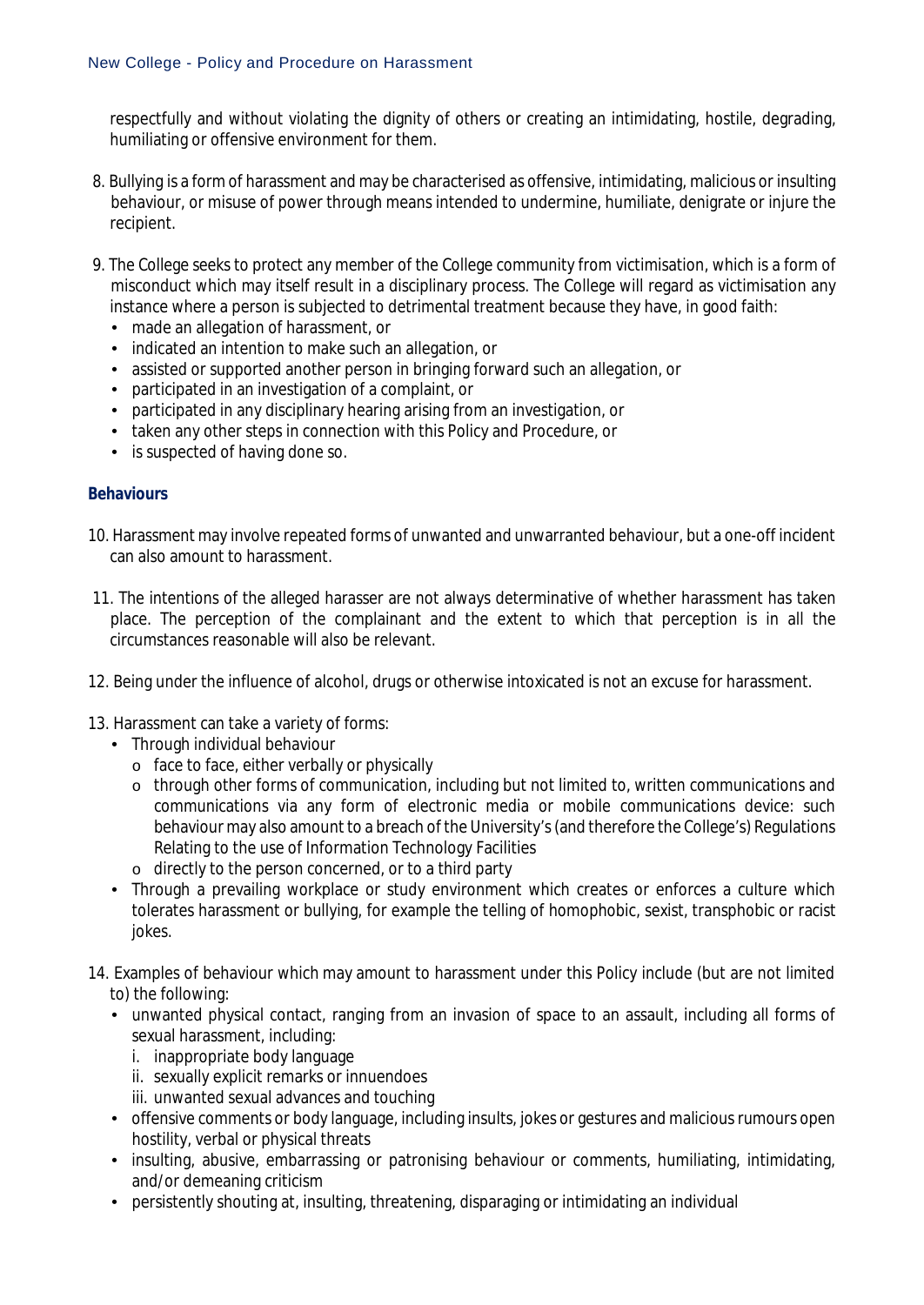- constantly criticising an individual without providing constructive support to address any performance concerns
- persistently overloading an individual with work that they
- cannot reasonably be expected to complete
- posting offensive comments on electronic media, including using mobile communication devices
- threatening to disclose, or disclosing, a person's sexuality or disability to others without their permission
- deliberately using the wrong name or pronoun in relation to a transgender and/or non-binary person, persistently referring to their gender identity history, or inappropriately questioning a person about their medical history
- isolation from normal work or study place, conversations, or social events
- publishing, circulating or displaying pornographic, racist, homophobic, transphobic, sexually suggestive or otherwise offensive pictures or other materials.
- 15. Stalking may also be a form of harassment and may be characterised by any of the following repeated and unwanted behaviours:
	- Following a person;
	- Contacting, or attempting to contact, a person by any means;
	- Publishing any statement or other material
		- o Relating or purporting to relate to a person, or
		- o Purporting to originate from a person;
	- Monitoring the use by a person of the internet, email or any other form of electronic communication;
	- Loitering in any place (whether public or private);
	- Interfering with any property in the possession of a person;
	- Watching or spying on a person including through the use of CCTV or electronic surveillance.

# **Application of the Policy**

- 16. Harassment is a serious offence. Any member of the College community who feels they have been subject to harassment can make a complaint via the appropriate Procedure: see Annexe A for the Procedure in relation to complaints about staff/Fellows; and Annexe B for the Procedure in relation to complaints about students.
- 17. When a criminal offence may have been committed, the relevant harassment Procedure may not be appropriate. These cases will include, but not be limited to, serious assault or threat of serious assault. Student members can seek advice from the Dean and/or the co-ordinators of the College Welfare Team and /or approach the Police directly; and staff members can seek advice from the Warden and/or Senior Tutor and/or approach the Police directly. Further guidance on dealing with cases of sexual assault or sexual violence is available at [Guidance for staff on handling cases of sexual assault or sexual violence.](http://www.admin.ox.ac.uk/eop/harassmentadvice/policyandprocedure/guidance/)
- 18. Any member of the College community who feels they have been subject to harassment can contact the Harassment Advisory Service, or their local harassment advisor, for support [\(http://new.ox.ac.uk/policy](http://new.ox.ac.uk/policy-documents)[documents\)](http://new.ox.ac.uk/policy-documents). The Service is also available to those against whom an allegation of harassment has been made. Other sources of help and advice can be found at: [www.admin.ox.ac.uk/eop/harassmentadvice.shtml](http://www.admin.ox.ac.uk/eop/harassmentadvice/)
- 19. If a complainant is deemed to have known or to have reasonably been expected to know that a complaint was unfounded, the allegation of harassment may be judged to be vexatious or malicious, and disciplinary action may be taken against them. No action will be taken if a complaint which proves to be unfounded is judged to have been made in good faith.
- 20. All parties involved in a complaint (including any witnesses who may be interviewed as part of any investigation, or trade union representatives supporting any of the parties) should maintain the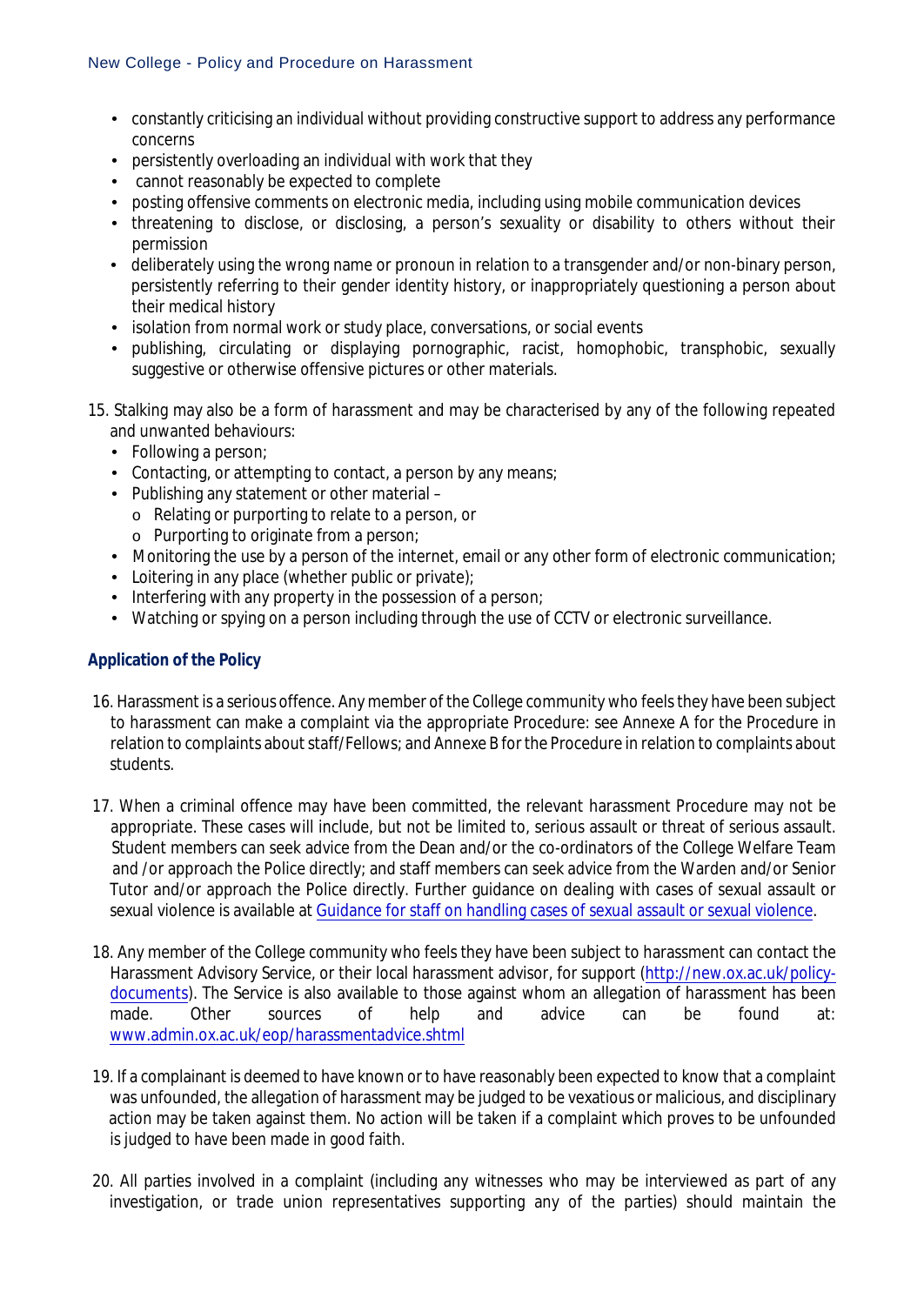confidentiality of the process. Those involved in advising complainants should, where possible, seek the consent of the individual for the onward disclosure of relevant information to those with a clear need to know. Where such consent is not forthcoming, the person entrusted with the information should make it clear that, in exceptional circumstances, it may be necessary to disclose the information, taking account of the duty of care which may be owed to the individual and/or others.

#### **Procedures**

Annexe A: Complaints of harassment against College staff – the Staff Procedure Annexe B: Complaints of harassment against students - the Student Procedure Annexe C: Sources of Advice Annexe D: Guidance for staff on handling cases of sexual assault or sexual violence

Academic Registrar [tuition@new.ox.ac.uk](mailto:tuition@new.ox.ac.uk) Reviewed April 2021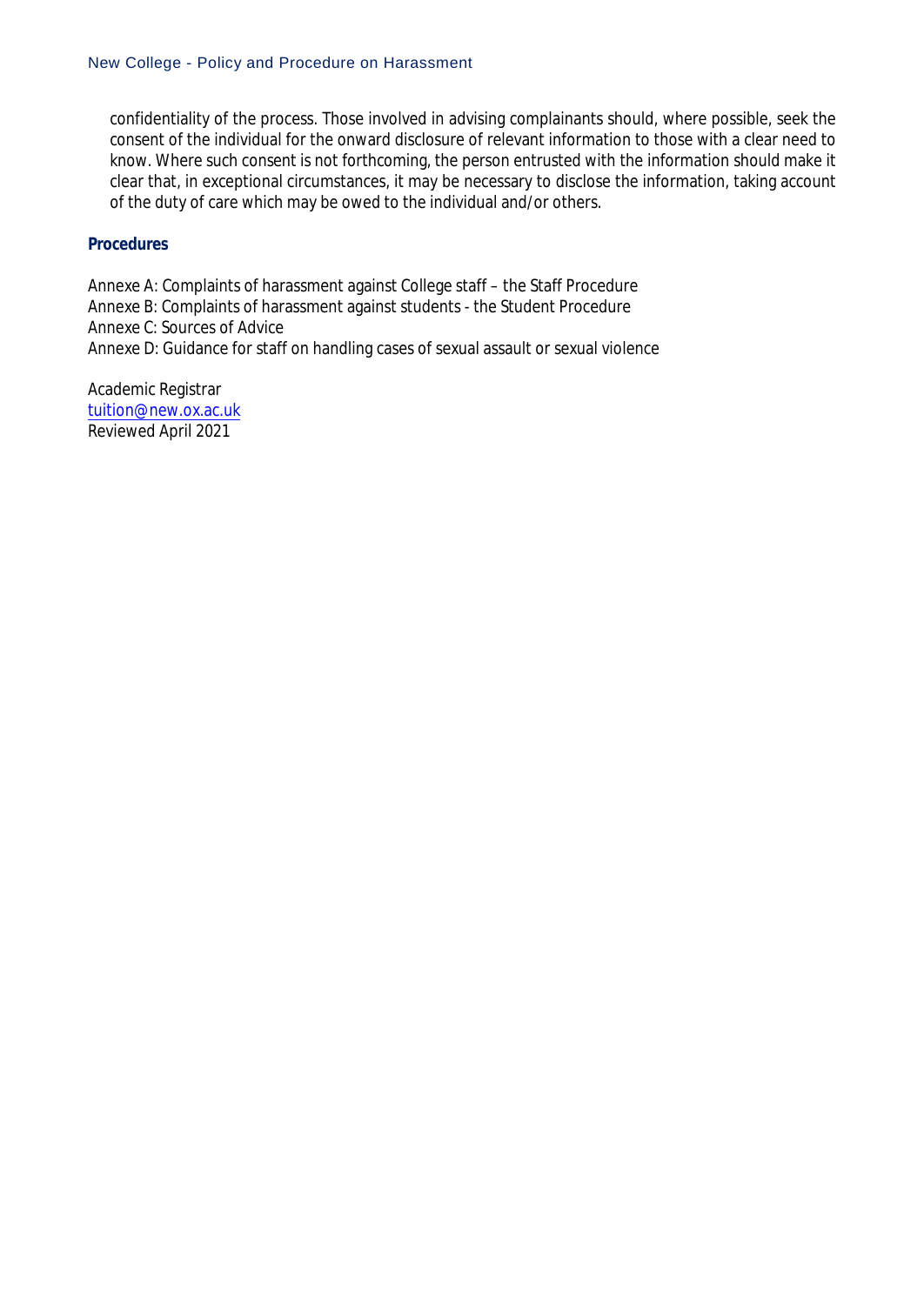# **Annexe A: Complaints of Harassment against College Personnel — the Procedure for Fellows, Academic and Non-Academic Staff.**

- 1. Fellows, Academic and Non-Academic Staff will be referred to as College staff or simply staff.
- 2. The Procedure below applies in all cases where the person who is the subject of the complaint is a member of College staff.
- 3. Where the complainant is a student, support during this process will be provided by the Welfare Team [\(http://new.ox.ac.uk/welfare-and-advice\)](http://new.ox.ac.uk/welfare-and-advice)

# **Initial action**

4. The Procedure below assumes that the individual has not been able first to resolve the issue through an informal approach. If a member of staff wishes to seek informal resolution, they should approach the senior Fellow in their subject, the Senior Tutor or their head of department or equivalent to ask for help in achieving a resolution of the problem. Students should seek support from the Welfare Team. At no time should a member of the College feel obliged to approach an alleged harasser.

# **Mediation or conciliation**

- 5. In some situations, it may be appropriate to ask the parties to consider entering into a mediation or conciliation process. Although mediation or conciliation may be attempted at any time before or after a formal investigation, it may be particularly helpful if it is considered at an early stage before the formal procedure is invoked.
- 6. In the case of a complaint involving two members of staff, an experienced mediator or conciliator acceptable to both parties can be appointed – there are trained mediators in the colleges and the University's Equality and Diversity Unit (EDU) has access to a pool of trained mediators. In the case of a complaint involving a member of staff and a student, a College Officer may consult with the Welfare Team, the EDU (01865 270760, e-mail [harassment.line@admin.ox.ac.uk\)](mailto:harassment.line@admin.ox.ac.uk) and/or the office of the University's Director of Student Welfare and Support Services. The mediator or conciliator will meet with the parties separately and as soon as practicable to begin to seek a resolution. The normal expectation is that resolution would be achieved within 20 working days of the initial meetings with the parties (although this time limit may be extended by agreement). Any agreed outcome will normally be recorded in writing.
- 7. All those involved in the mediation or conciliation process must maintain appropriate confidentiality.

# **Complaints procedure**

8. If informal action does not succeed in resolving the situation, or would not be appropriate given the nature of the complaint, the complainant should make a written complaint to the Senior Tutor or his or her head of department or, if the complainant feels it is not appropriate to approach that person, another Senior College Officer. If any of the parties considers that the senior member has a conflict of interest in the complaint, the complaint may be referred to the Senior College Officer. In cases where it is not immediately clear to whom a complaint should be addressed, or if the complainant feels it is not appropriate to approach a senior College officer, or wishes to make a complaint against a head of department or senior College officer, advice may be sought from the Warden, or in the case of a student complainant, from the Welfare Team, the EDU (01865 270760, e-mail [harassment.line@admin.ox.ac.uk\)](mailto:harassment.line@admin.ox.ac.uk) and/or the office of the University's Director of Student Welfare and Support Services. Students can seek support from the Welfare Team, the EDU (01865 270760, email [harassment.line@admin.ox.ac.uk\)](mailto:harassment.line@admin.ox.ac.uk) and/or the Director of Student Welfare and Support Services'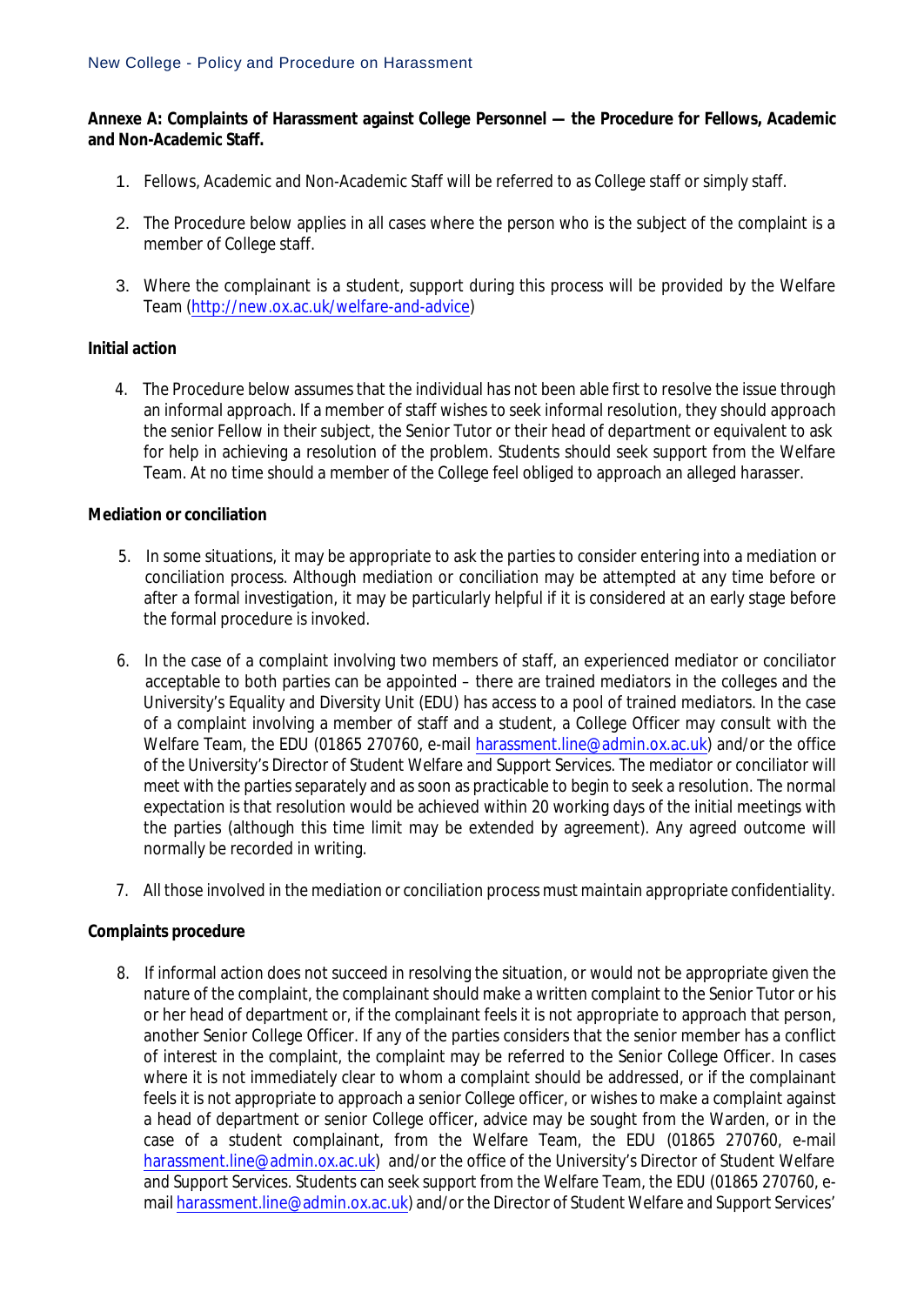office when wishing to make a complaint against a member of staff, and support will be available to them throughout the complaints process. Staff can seek support from a harassment advisor; if the staff member does not feel comfortable contacting a local advisor in the College, they can contact the Harassment Line for details of another advisor (Tel. 01865 270760 or e-mail [harassment.line@admin.ox.ac.uk\)](mailto:harassment.line@admin.ox.ac.uk).

# **Submission of the complaint**

- 9. In the submission to the Senior Tutor, the complainant should set out as clearly and succinctly as possible (i) the nature of the behaviour that they are concerned about; (ii) the effect of this behaviour on her/him; and (iii) the resolution they are seeking. The complaint should include dates and details of any witnesses to any incidents referred to in the complaint, together with any documentary evidence. The complainant should also explain what attempts, if any, have been made to resolve the difficulties and the outcome they are seeking.
- 10. Every effort will be made to achieve a prompt resolution to the complaint the aim being to conclude the complaint within a period of no more than six weeks. Both the complainant and the person who is the subject of the complaint will be expected to co-operate with the College in achieving that result.
- 11. Both parties to the complaint have the right to be accompanied and supported by a trade union representative or by a colleague of his or her choice from within the College at any meeting held under this procedure. If the complaint involves a student they may be accompanied by another student member, a member of Congregation, or a member of staff from OUSU's Student Advice Service. These people must maintain appropriate confidentiality.
- 12. There may be circumstances in which an aggrieved party is not willing, or able, to make a formal complaint but senior members of the College consider that the implications for the aggrieved person or others actually or potentially affected are serious. This may include cases where other parties, but not the aggrieved party, have made a complaint. In this case, the Senior Tutor or other senior members of the College may initiate an investigation and make a decision on further action on the basis of such evidence as is available (in the case of non-academic staff advice would normally be sought from Peninsula Business Services).

# 13. **Action by the head of department or Senior Tutor or other senior member (henceforth referred to as head of department etc.) on receipt of a complaint**

On receipt of a complaint, the head of department, Senior Tutor or other senior member will in consultation with College Officers and/or the HR Manager and/or Peninsula Business Services take such steps asthey think necessary or appropriate to understand the nature of the complaint and the outcome sought including:

- informing the person against whom a complaint has been made of the allegations against him or her;
- meeting separately with the complainant and the alleged harasser (at which meetings they should be provided with the right to be accompanied);
- speaking to other relevant people on a confidential basis; and/or
- obtaining further relevant information.
- 14. The head of department etc. will then decide how to proceed and will inform the parties in writing. They may make such enquiries as are necessary to determine the complaint, or may commission an investigation, where circumstances preclude her or him from concluding the matter in a timely fashion.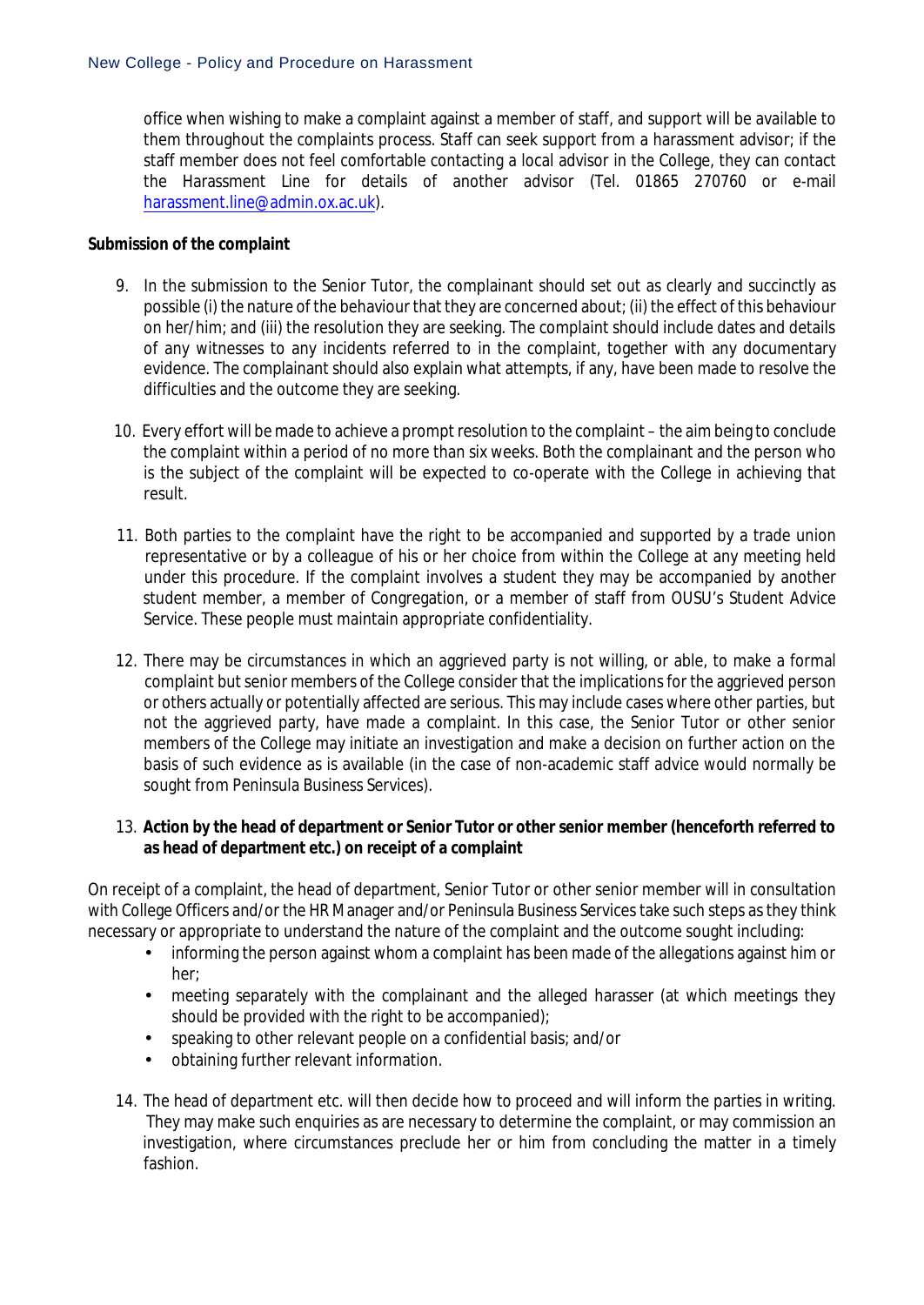15. The head of department etc. may also determine that immediate interim action is necessary pending the outcome of a formal process.

#### **Investigation**

- 16. The purpose of an investigation is to establish the relevant factual evidence in connection with the allegation(s) made by the complainant.
- 17. As a general rule, the investigator should not have had previous involvement with the issues in the case. The investigation should be concluded as soon as is reasonably practicable. The investigator will prepare a report and may, if specifically requested to do so by the head of department, make recommendations on possible courses of action.
- 18. The head of department will inform the complainant and the person who is the subject of the complaint in writing (i) of the conclusions they have reached having reviewed the evidence, including any investigation report; (ii) of the action the head of department intends to take; and (iii) of the reasons for any such action.
- 19. The head of department will also inform any other parties who have been asked to participate in an investigation that the investigation has been concluded.

#### **Possible outcomes of a complaint**

20. Depending on the nature of the complaint and the evidence found, including the findings of any investigation report, the head of department etc, in consultation with College Officers and, in the event of a student complainant, the Welfare Team and/or Director of Student Welfare and Support Services, will either:-

i. Take no further action, other than, where appropriate, implementing or suggesting steps that would help to restore reasonable professional relationships between the parties. This approach will usually be appropriate where the claim(s) of harassment are considered to be unfounded and where there is a continuing relationship between the parties.

#### *or*

ii. Initiate resolution of the issues (e.g. by requiring that certain individuals undergo specific training, or implementing practical arrangements to improve professional relationships). If a successful resolution is achieved the case will be closed, but the situation will be monitored for an appropriate period. This approach will usually be appropriate where the evidence does not support a claim of harassment but it is clear that either party has demonstrated behaviours that are likely to lead to further issues between them if unresolved or, alternatively, that there are structural issues within a department that require management attention.

*or*

iii. Institute disciplinary proceedings where the head of department etc. is reasonably satisfied that there is evidence to support allegations of harassment of a sufficiently serious nature that should be further examined through the disciplinary process. In this event, the head of department etc. will determine what intermediate measures are necessary, including any re-allocation of duties, in consultation as appropriate with College Officers and/or Peninsula Business Services.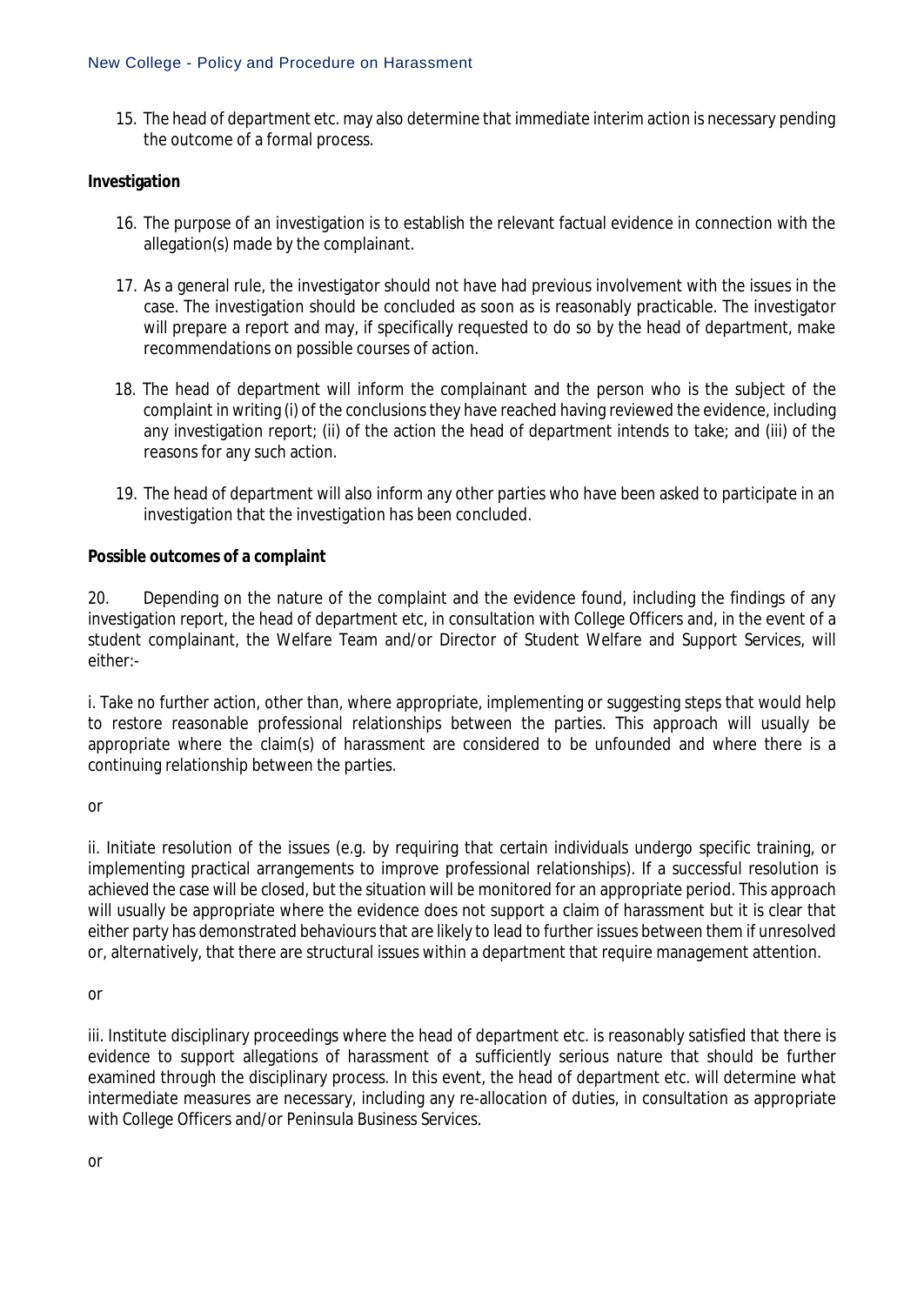iv. In rare cases disciplinary action may be instituted against the complainant if the head of department etc. is satisfied that the complaint of harassment is unfounded and not made in good faith.

# **Appeal from the head of department's decision**

21. If either party does not accept the outcome of the complaint (including any judgement that the complaint was vexatious), they may invoke the relevant grievance or complaint procedure within the time scales specified in that procedure save that where the decision is to refer the matter for disciplinary action, any matters of dispute will usually be considered as part of that person's response to the disciplinary proceedings.

# **Confidentiality**

22. Information concerning allegations of harassment must so far as reasonably possible be held in confidence by those to whom it is divulged. Unnecessary disclosure of such allegations may attract disciplinary sanction. Information will be shared on a need-to-know basis, including as appropriate with the individual against whom a complaint is brought. Once a formal complaint is pursued, it is likely to be appropriate and/or necessary for certain information to be provided to others within the College, within certain Colleges, or to external bodies.

23. Those to whom disclosure may be made outside the College include the police, the Office of the Independent Adjudicator ("OIA") and the civil and criminal courts. The College will not normally report a matter to the police without the complainant's agreement, except in those rare circumstances where there is sufficient evidence to suggest that an individual poses an extreme risk.

# **Records**

24.The College and all those involved in this process must comply with the principles of the Data Protection Act 1998. These include ensuring that personal data is kept accurate and up-to-date, held securely, and not kept for longer than necessary.

25. Those interviewed in the course of any investigation will be asked to review the notes of their individual discussions with the investigator as soon as is reasonably possible in order to comment on any inaccuracies or omissions.

26. The Bursar should be consulted about filing and retaining any notes and documents, all of which must be held in confidence.

# **Investigations**

27. The procedure for an investigation will normally be as follows, but may be adapted by the investigator to meet the needs of the case:-

a. The investigator will meet the complainant to confirm the details of the complaint.

b. The complaint as clarified will be forwarded to the person complained against together with any other relevant material that the investigator has.

c. The investigator will interview, where reasonably practicable, individuals identified by the complainant as having relevant evidence.

d. The investigator will meet the person complained against to hear their response to the complaint and any further evidence that has come to light.

e. The investigator will interview, where reasonably practicable, individuals identified by the person complained against as having relevant evidence.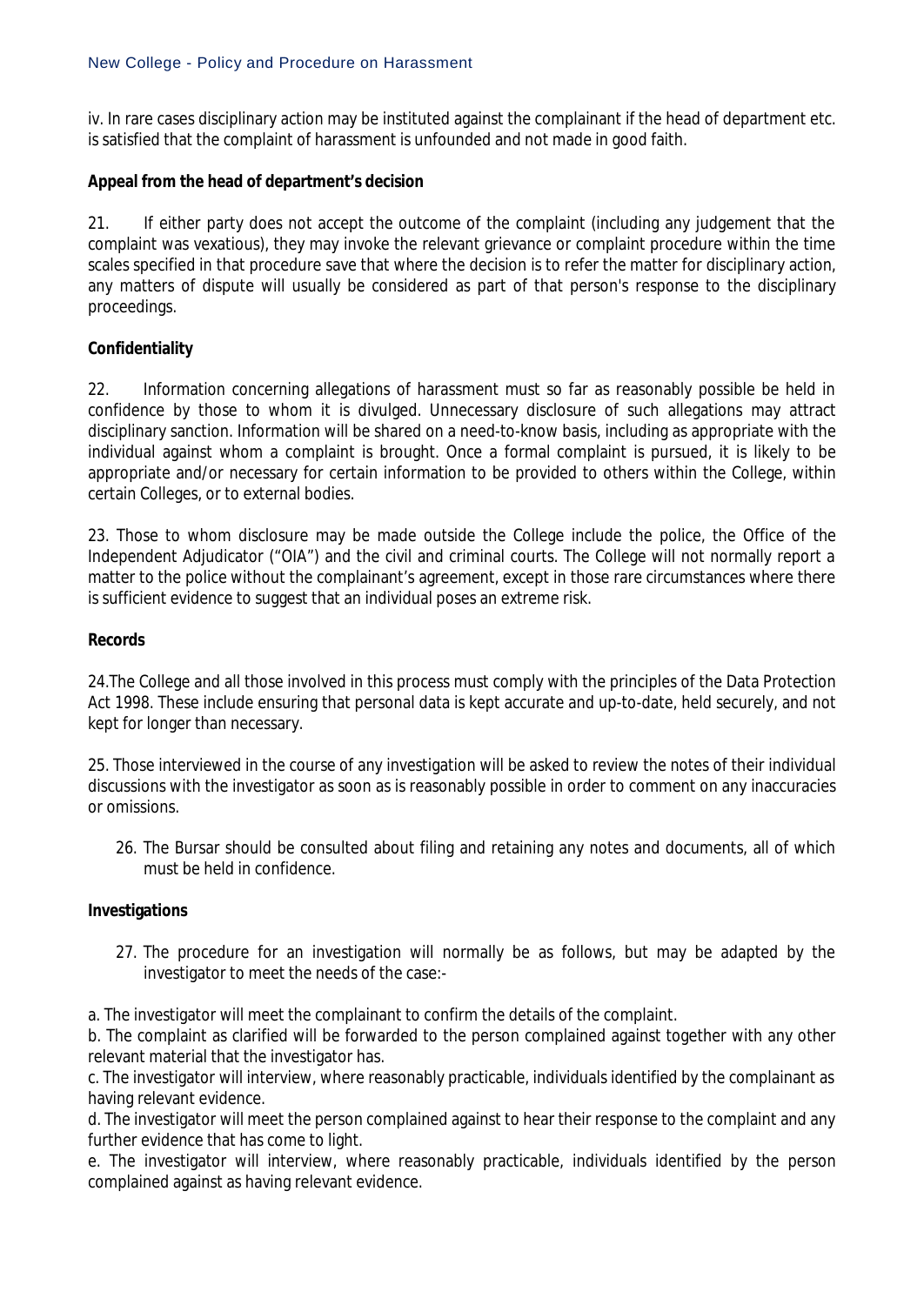f. Having considered all the evidence, including any relevant documents, the investigator will prepare a written report of her/his findings, in relation to which they may check relevant sections in draft with the parties before finalising.

g. The report will be forwarded to the head of department etc., usually with a copy to the Senior Tutor or HR Manager, and, if the complainant is a student, normally to the co-ordinators of the Welfare Team and to the Director of Student Welfare and Support Services.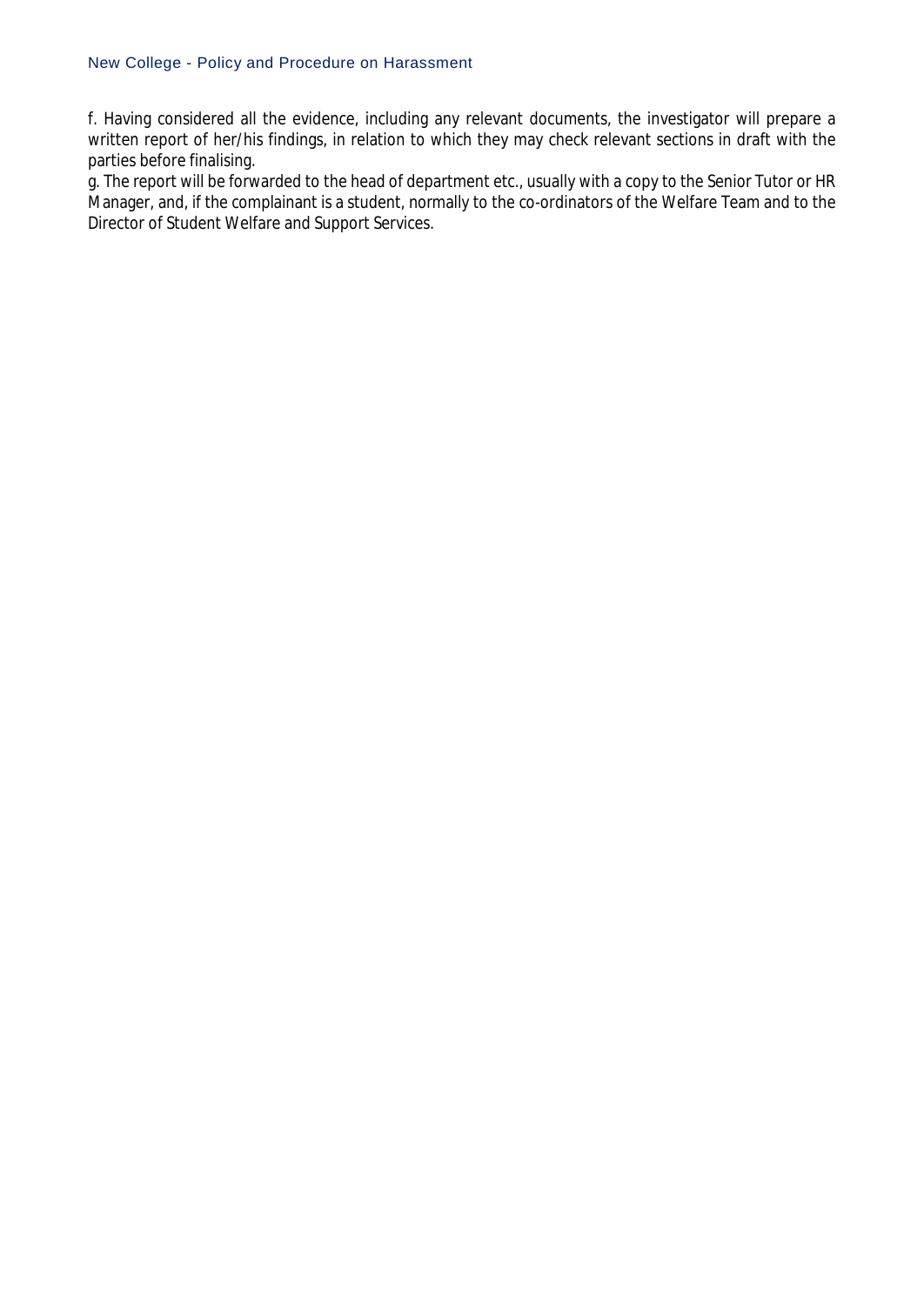#### **Annexe B: Complaints of harassment against students—the Student Procedure**

- 1. This Procedure is designed to deal with student complaints of harassment by other students that arise in a College context. Complaints of harassment brought by students against College staff will be dealt with under the staff Procedure, but with the students supported by the College's Welfare Team.
- 2. If a joint appointment Fellow wishes to make a complaint of harassment against a student in their department, this will normally be dealt with through [Statute](http://www.admin.ox.ac.uk/statutes/352-051a.shtml#_Toc28142342) XI. In the first instance, a member of staff should seek support and guidance from their head of department or line manager.
- 3. All references within this Procedure to the Director of Student Welfare and Support Services should be understood to refer to the Director or their nominee. The Director may act as a source of information and advice for the College on student cases of harassment, and will make referrals as appropriate.
- 4. In serious cases, it is likely to be appropriate to proceed directly to stages 2 and 3 of this Procedure.
- 5. This Procedure may not be applicable where the allegations are of behaviours that may attract criminal sanction. These cases may include, but are not limited to, serious assault or threat ofserious assault. This Procedure therefore focuses on complaints of harassment which can be dealt with within the College environment. However, it also includes the procedure for informing and receiving support from the College in cases where there is police involvement.

#### **Stage 1—Informal action**

- 6. In some cases, a student who feels that they are being harassed by another student may feel able to approach the person in question to explain what conduct they find upsetting, offensive or unacceptable, and to ask that person to refrain from that behaviour. At no time should a student feel obliged to approach an alleged harasser, and the College does not wish to suggest that a student who feels that they have been harassed is responsible for rectifying the situation. It may often be appropriate to proceed directly to stages 2 and 3 of the procedure.
- 7. Before taking informal action, the student could discuss the situation with a harassment advisor. If the student does not feel comfortable contacting a local advisor in their college, they can contact the Harassment Line for details of another advisor (Tel. 01865 270760 or e-mail [harassment.line@admin.ox.ac.uk\)](mailto:harassment.line@admin.ox.ac.uk). Harassment advisors will not approach the alleged harasser on behalf of an individual. Details of the role of the harassment advisor can be found at [www.admin.ox.ac.uk/eop/harassmentadvice/advisornetwork](http://www.admin.ox.ac.uk/eop/harassmentadvice/advisornetwork) .
- 8. Other sources of advice when considering informal resolution are the Welfare team including the Cox and Salvesen Junior Fellows or other college officers with pastoral responsibilities, JCR and MCR welfare representatives, Student Peer Supporters, and OUSU's Student Advice Service (Tel. 01865 288466 or e-mail [advice@ousu.org\)](mailto:advice@ousu.org).
- 9. These sources of support and advice are also available to students who have been accused of harassment.

# **Stage 2—The Welfare Team and University support**

10. If informal action does not succeed in resolving the situation, or would not be appropriate given the nature of the behaviour, the co-ordinators of the Welfare Team and the Director of Student Welfare and Support Services' office are available for support and advice to any student who feels that they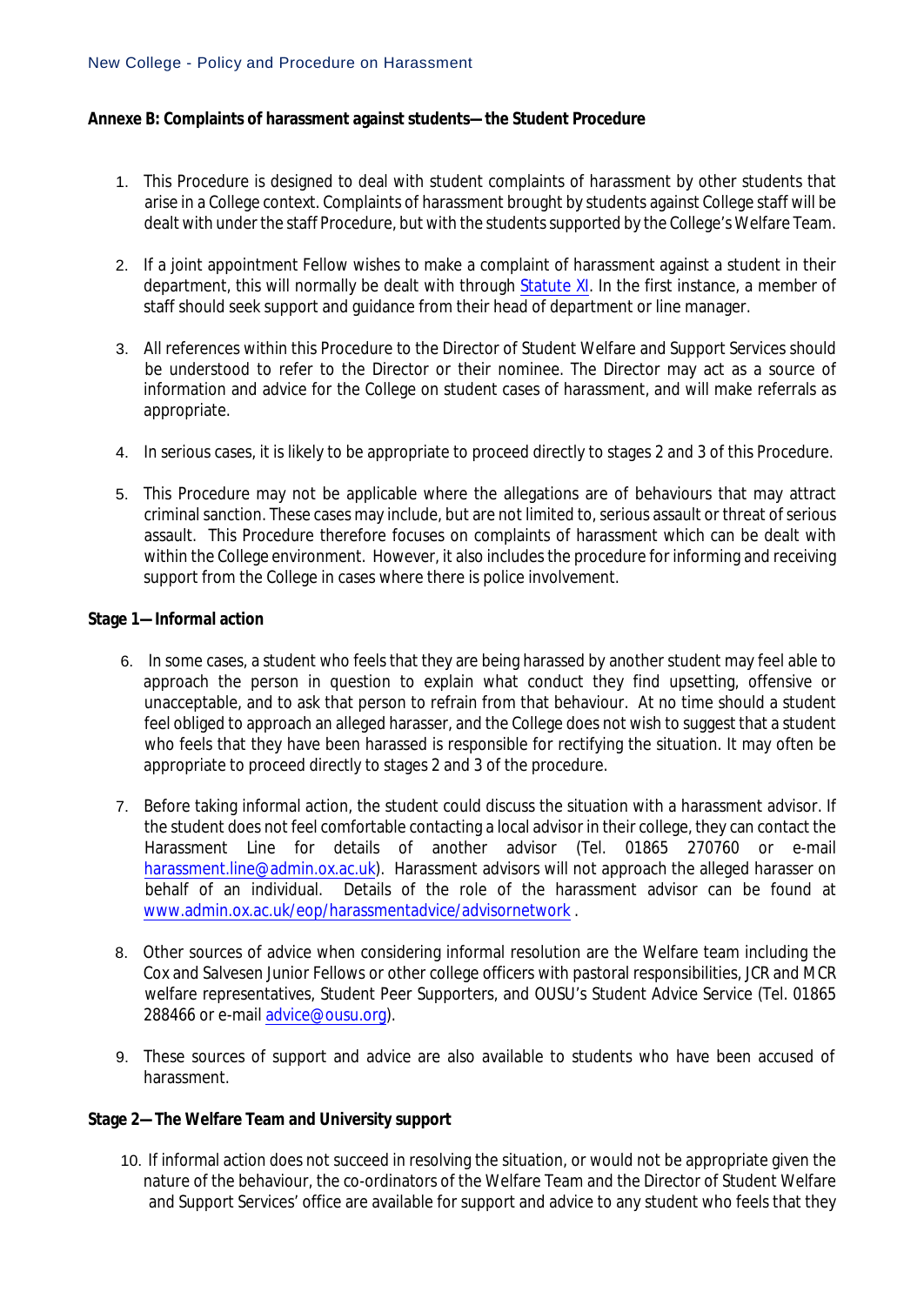are being harassed. The co-ordinator of the Welfare Team is the Tutor for Welfare, who can be contacted via the Welfare Administrator at [camilla.gray@new.ox.ac.uk.](mailto:camilla.gray@new.ox.ac.uk) If they wish, students can also contact the EDU (01865 270760, e-mail [harassment.line@admin.ox.ac.uk\)](mailto:harassment.line@admin.ox.ac.uk) and/or Director of Student Welfare and Support Services' office by e-mail: [director.swss@admin.ox.ac.uk.](mailto:director.swss@admin.ox.ac.uk)

- 11. The student making the complaint will be referred to a staff member trained in dealing with harassment cases. This staff member will be available to support the student throughout the process, including if they decide to move to stage 3 and make a formal complaint, and will also provide support following the outcome of any formal complaint. Actions taken will vary depending on the case. Actions taken by the trained staff member may include:
	- Giving advice on options for ways to proceed, and helping the student to make decisions on the action they want to take
	- Referring the student to appropriate support services (such as the Student Counselling Service).
- 12. Actions taken by the Welfare Team may include:
	- Facilitating a mediation or conciliation process between the student and the alleged harasser, if both parties agree. An experienced mediator or conciliator acceptable to both parties will normally be found by the senior members of the Welfare Team. The mediator or conciliator will meet with the parties separately and as soon as practicable to begin to seek a resolution. The normal expectation is that resolution would be achieved within 20 working days of the initial meetings with the parties (although this time limit may be extended by agreement). Any agreed outcome will normally be recorded in writing. All those involved in the mediation or conciliation process must maintain appropriate confidentiality
	- Ensuring that appropriate members of staff within the College are informed of the case if appropriate, with the student's consent, and having due regard for obligations of confidentiality owed to others.
- 13. Support from the Welfare Team is also available to students against whom complaints of harassment have been made. Actions taken will vary depending on the case, but the support will be equivalent to that available to a student who feels that they are being harassed by another student, including referral to appropriate support services, and facilitation of a mediation or conciliation process if both parties agree. The Welfare Team will ensure that where a complainant and a student complained against are both seeking support, they will be dealt with by different members of the College, who will maintain appropriate confidentiality.
- 14. Brief records will be kept of all meetings held and actions taken in relation to the case at this stage. These records will be managed in accordance with the principles of the Data Protection Act 1998. These include ensuring that personal data is kept accurate and up-to-date, held securely, and not kept for longer than necessary.

# **Stage 3—Formal written complaint**

15. If action taken at stages 1 or 2 does not succeed in resolving the situation, or would not be appropriate given the nature of the complaint, the student should make a formal written complaint to the Dean. In some cases, it will be appropriate to proceed directly to this stage. In these cases, if the complainant has not already contacted the Welfare Team, the Dean will normally seek consent from the complainant to refer them, so that they can be offered appropriate support from a trained member ofstaff. Likewise, if the complainant prefers to call on support from outside the College they may contact the Director of Student Welfare and Support Services.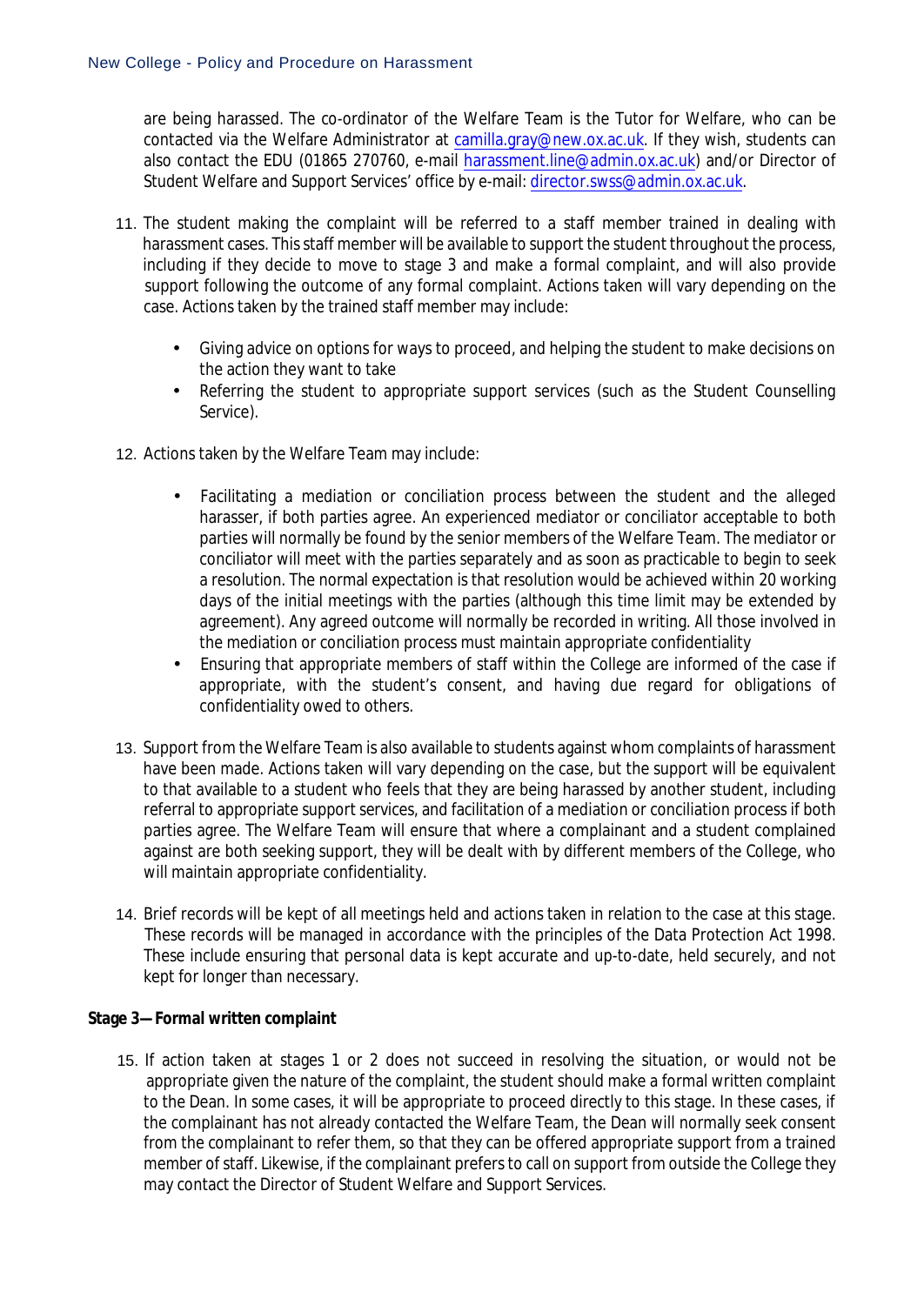- 16. The complaint should normally be made as soon as possible after the event(s) to which it refers, or normally within one month of the completion of any resolution attempts made at stages 1 and 2.
- 17. The complainant should set out as clearly and succinctly as possible (i) the nature of the behaviour that they are concerned about; (ii) the effect of this behaviour on her/him; and (iii) where possible, the resolution they are seeking. The complaint should include dates and details of any witnesses to any incidents referred to in the complaint, together with any documentary evidence. The complainant should also explain where appropriate any attempts that have been made to resolve the difficulties and, where possible, the outcome they are seeking. If the complainant has already made a statement about the behaviour under stage 2, this may be sent as their formal written complaint, with the proviso that the Dean may request further information.
- 18. The Dean, or another person appointed by the Dean, will investigate the case to establish the relevant factual evidence and decide on any actions which should be taken. This may include holding meetings with both the complainant and the alleged harasser, and speaking to other relevant people on a confidential basis. At all times both parties will have the right to be accompanied at meetings. This could be by a member of Congregation or a member of staff from OUSU's Student Advice Service.
- 19. Every effort will be made to achieve a prompt outcome to the complaint the aim being to conclude the complaint within a period of one month. Both the complainant and the student who isthe subject of the complaint will be expected to co-operate with the College in achieving that result. If it is not possible to resolve the issue within this timeframe, for example for reasons of complexity or the absence of relevant parties from Oxford, both parties will be kept informed.
- 20. At all times both the complainant and the student complained against will be kept informed of proceedings, and will be referred as appropriate to sources of support and advice. Both parties will be informed in writing of the outcome of the investigation of the complaint.
- 21. In some circumstances, in the interests of the complainant and/or the student complained about, it may be necessary for interim action to be taken, pending the outcome of the investigation. This may include making arrangements to limit contact between the parties concerned.
- 22. Investigation of a formal written complaint of harassment may result in:
	- Deciding that the alleged harasser should face disciplinary procedures under the College's disciplinary procedures
	- Recommending to a department/faculty actions to take, including making arrangements to limit contact between the parties concerned. The head of department or Dean will have responsibility for implementing and monitoring any actions, and, if necessary, for reporting to the Proctors that action has been taken. The Director of Student Welfare and Support Services will also be available to advise the College.
	- Referring either or both parties to appropriate support services
	- Referring a case back to the Welfare Team, for the complainant to receive support
	- Taking no further action other than, where appropriate, implementing or suggesting steps that would help to restore reasonable relationships between the parties. This approach will usually be appropriate where the claim(s) of harassment are considered to be unfounded and where there is a continuing relationship between the parties
	- In rare cases disciplinary action may be instituted against the complainant if there is evidence that the complaint of harassment is unfounded and not made in good faith.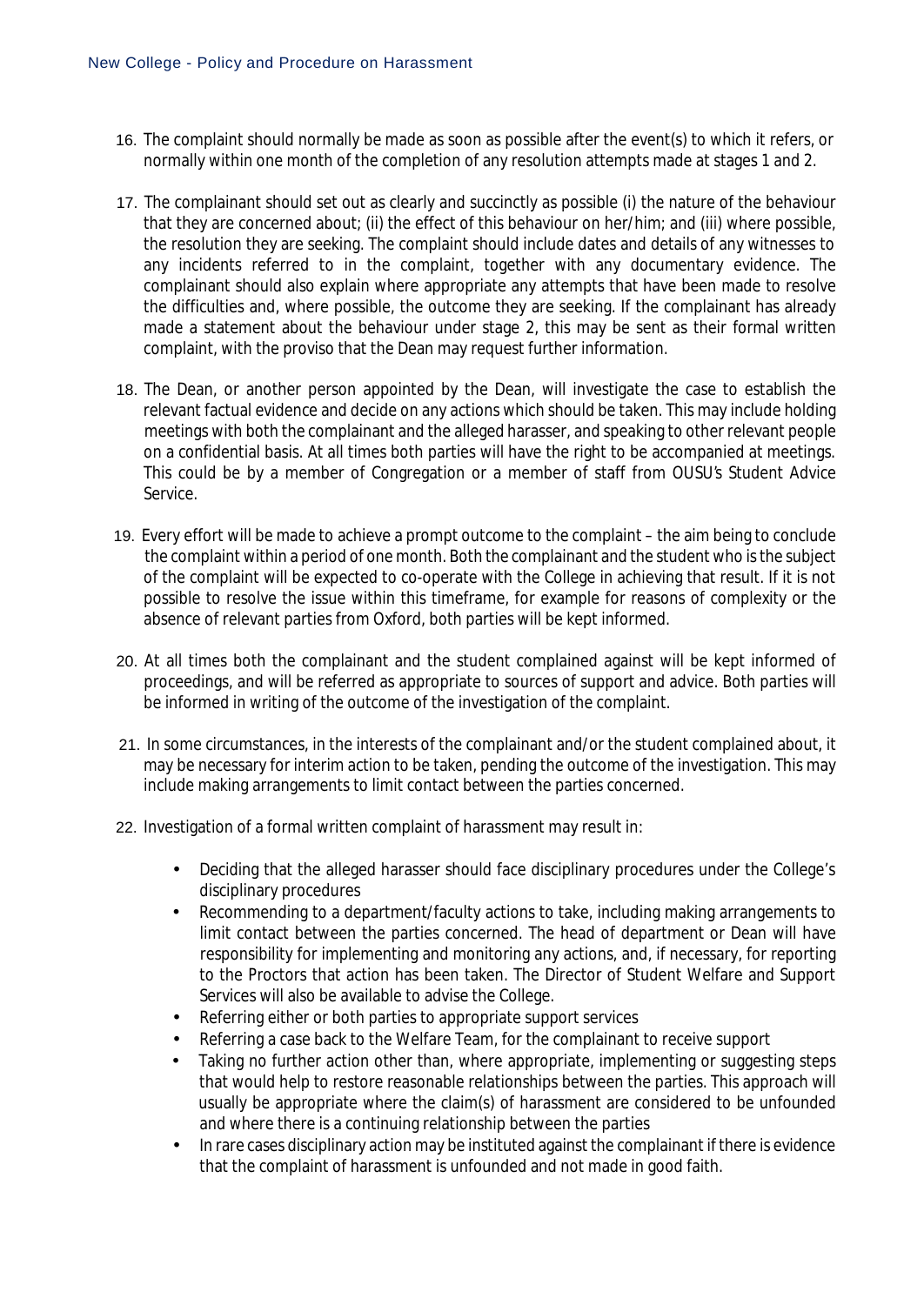23. If the complainant is not satisfied with the outcome following the investigation of the formal written complaint, they may be able to apply to the Proctors Office for a review of the case.

#### **Referrals**

- 24. On occasion, complaints of harassment which should be considered under this Procedure may be made to members of the College other than the Dean or the Welfare Team. In this situation, the complainant should be asked if they would like the case referred to the Dean and/or Welfare Team, so that they can receive support from a trained member of the College.
- 25. If a student does not wish to seek support and advice, or to make a complaint, under stages 2 or 3 of this Procedure, or if there are queries about the procedure to be followed, members of the College can contact the Director of Student Welfare and Support Services' office for advice on a confidential basis.
- 26. There may be occasions where a student does not wish to seek support and advice or to make a complaint under stages 2 or 3 of this Procedure, but where the Dean or College Officers consider that the implications for the individual and/or for others actually or potentially affected are serious. This may include cases where other parties, but not the aggrieved party, have made a complaint. In such circumstances the Dean may initiate an investigation and make a decision on further action on the basis of such evidence as is available. The individual's consent will normally be sought if disclosure is to be made, and a decision on disclosure would be made at a senior level within the College.

#### **Potentially criminal misconduct**

- 27. This Procedure may not be applicable where the allegations are of behaviours that may attract criminal sanction. This would include, but would not be limited to, cases of serious assault or threat of serious assault. In the first instance such allegations will normally be a matter for police investigation and action.
- 28. Support for any student affected by such an incident may be sought from the Welfare Team which may take advice from the office of the Director of Student Welfare and Support Services.
- 29. In addition the Dean and the senior members of the Welfare Team (in consultation with the Director of Student Welfare and Support Services) will consider whether it is appropriate to make recommendations to appropriate bodies regarding arrangements that would have the purpose of limiting contact between students for so long as may be considered reasonably necessary. Further guidance on cases of sexual assault and sexual violence, including support available, is available in Annexe D. Issues including but not limited to those around teaching, examinations and accommodation/social activity may need to be considered.

# **Confidentiality**

- 30. Information concerning allegations of harassment must so far as reasonably possible be held in confidence by those to whom it is divulged. Unnecessary disclosure of such allegations may attract disciplinary sanction. Information will be shared on a need-to-know basis. Once a formal complaint is pursued, it is likely to be appropriate and/or necessary for certain information to be provided to others within the College or to external bodies.
- 31. Those to whom disclosure may be made outside the College include the police, the Office of the Independent Adjudicator ("OIA") and the civil and criminal courts. The College will not normally report a matter to the police without the complainant's agreement, except in those rare circumstances where there is sufficient evidence to suggest that an individual poses an extreme risk.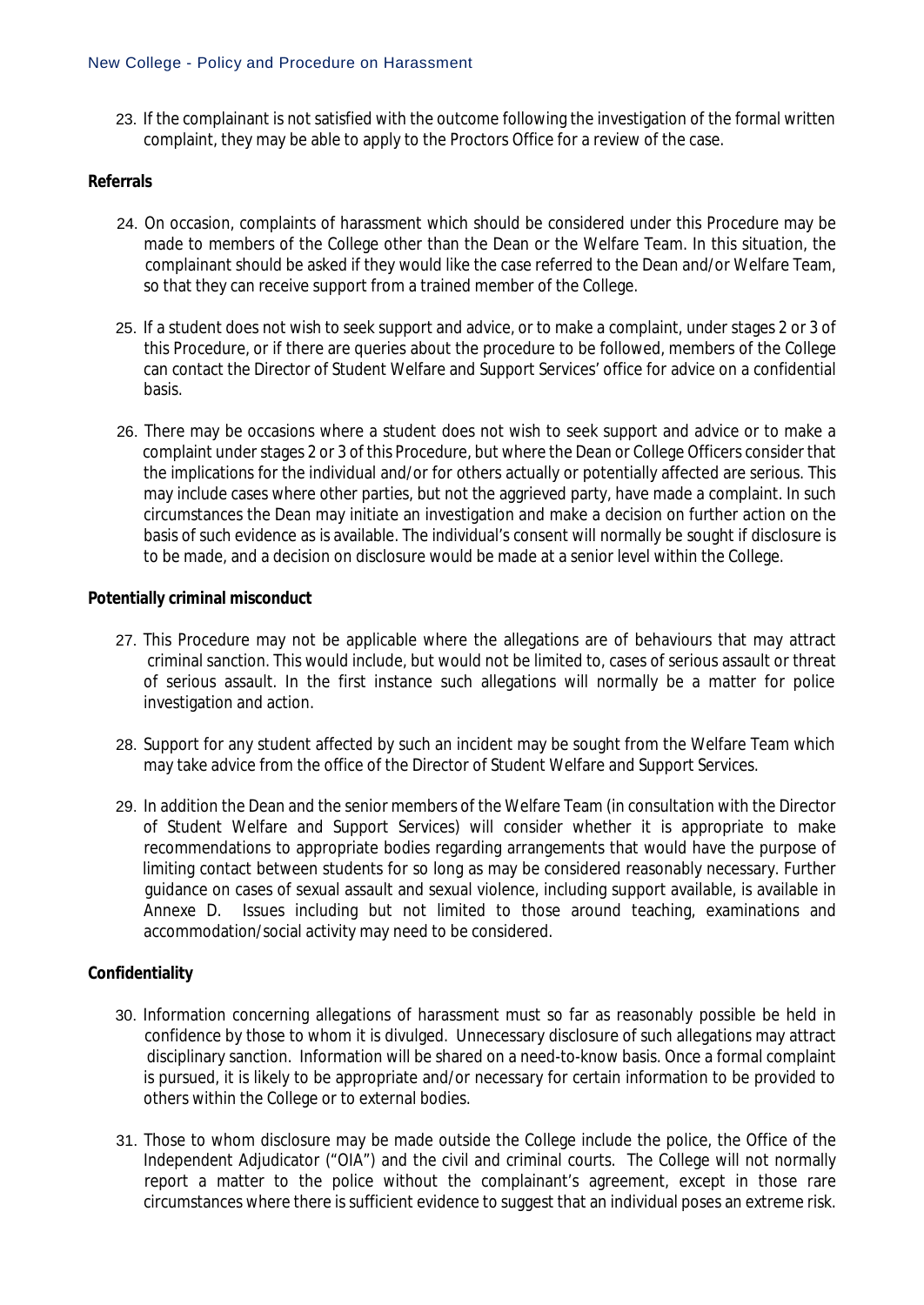#### **Records**

- 32. The College and all those involved in this Procedure must comply with the principles of the Data Protection Act 1998. These include ensuring that personal data is kept accurate and up-to-date, held securely, and not kept for longer than necessary.
- 33. Those interviewed in the course of any investigation will be asked to review the notes of their individual discussions with the investigator as soon as is reasonably possible in order to comment on any inaccuracies or omissions. All notes will be preserved during the process and until such time as the College's internal processes and any external processes are concluded.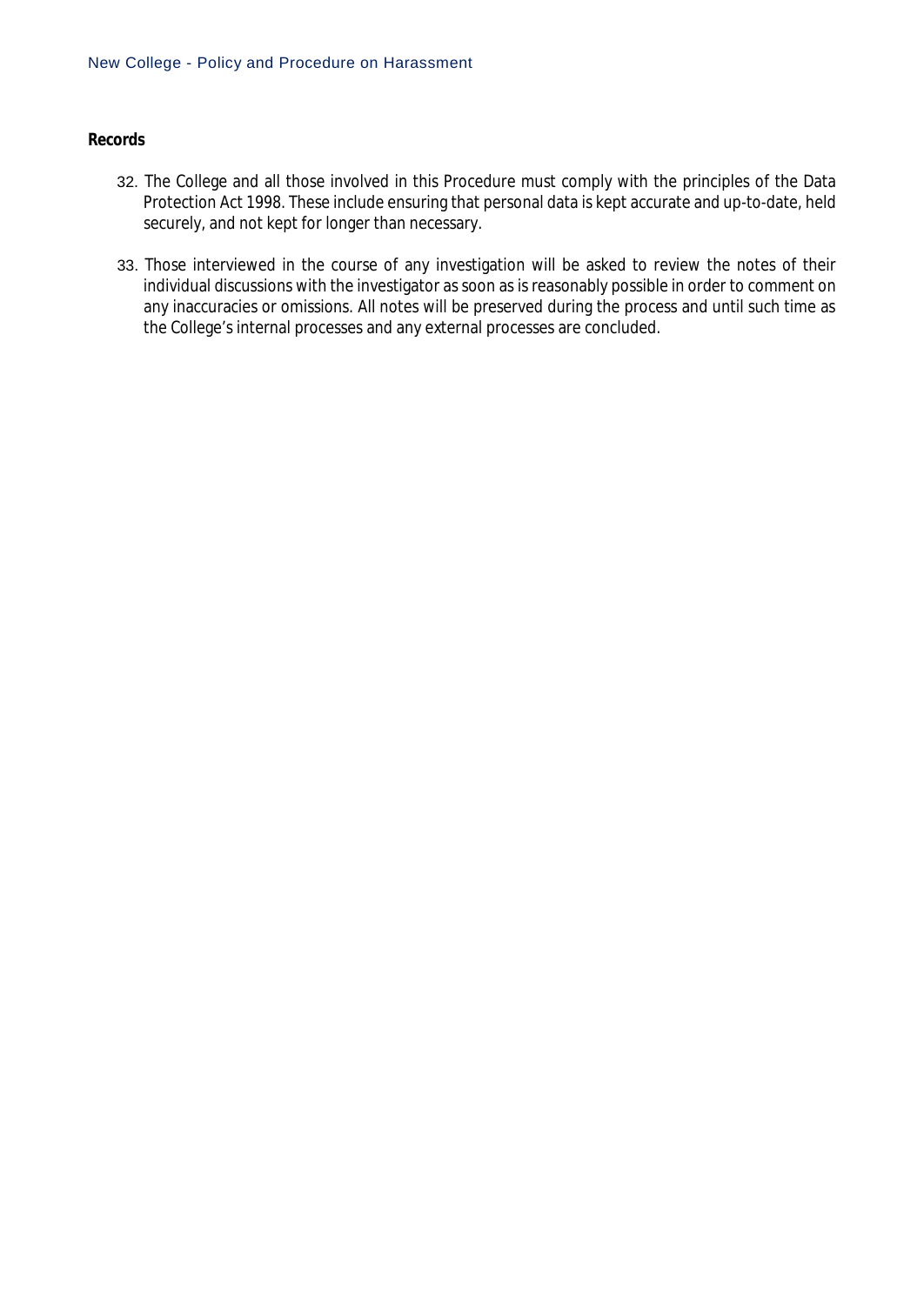# **Annexe C: Sources of advice**

- 1. The sources of advice set out below are available to:
	- anyone who believes that they may be being harassed, and who wishes to discuss any concerns in confidence
	- anyone who has been told that their conduct is perceived as harassing.
- 2. The College has a number of harassment advisers who are Annabella Massey, Erica Longfellow, Freyja Madsen, and Gez Wells.
- 3. The University's Harassment Advisory Service is also available to staff and students. It comprises a network of around 300 voluntary advisors, supported by the University's Equality and Diversity Unit (EDU).
- 4. If a local advisor is not available or it would not be appropriate to contact them (for example, if the individual were a close colleague or manager or supervisor) the central Harassment Line will provide details of another advisor, in confidence. Contact: (2)70760, or [harassment.line@admin.ox.ac.uk.](mailto:harassment.line@admin.ox.ac.uk)
- 5. The role of a harassment advisor is to listen non-judgementally to individuals' concerns and provide them with support by:
	- Guiding them through this Policy and relevant procedures, clarifying the options open to them and assisting them to resolve the matter informally where possible;
	- Where requested, supporting them through the resolution process, whether formal or informal;
	- Dealing with all cases with the utmost confidentiality except where there is an unacceptable risk to a student, a member of staff or to the College; and
	- Referring them to another advisor where necessary or to other agencies or support systems as appropriate.
- 6. Harassment advisors do not:
	- Approach the alleged harasser in an attempt to mediate or resolve the matter;
	- Act as a representative or advocate; or
	- Act as a party to any formal stage of the complaint process, except in the role of providing support.

Full details may be found at [www.admin.ox.ac.uk/eop/harassmentadvice.](http://www.admin.ox.ac.uk/eop/harassmentadvice)

- 7. Members of staff may also contact their local trade union representatives for support.
- 8. Students may also contact:
	- The College Welfare Team[: http://new.ox.ac.uk/welfare-and-advice](http://new.ox.ac.uk/welfare-and-advice)
	- JCR or MCR welfare representatives: <http://mcr.new.ox.ac.uk/> and <https://jcr.new.ox.ac.uk/#peers>
	- Student Peer Supporters<https://jcr.new.ox.ac.uk/#peers>
	- The Director of Student Welfare and Support Services' office: [director.swss@admin.ox.ac.uk](mailto:director.swss@admin.ox.ac.uk)
	- OUSU's Student Advice Service is independent from the University and provides impartial advice and guidance: [ousu.org/advice/student-advice-service,](http://ousu.org/advice/student-advice-service/) email: [advice@ousu.org,](mailto:advice@ousu.org) telephone: 01865 288466
	- The Proctors' Office[: www.admin.ox.ac.uk/proctors/contact,](http://www.admin.ox.ac.uk/proctors/contact)

email[: proctors.office@proctors.ox.ac.uk,](mailto:proctors.office@proctors.ox.ac.uk) telephone: 01865 (2)70090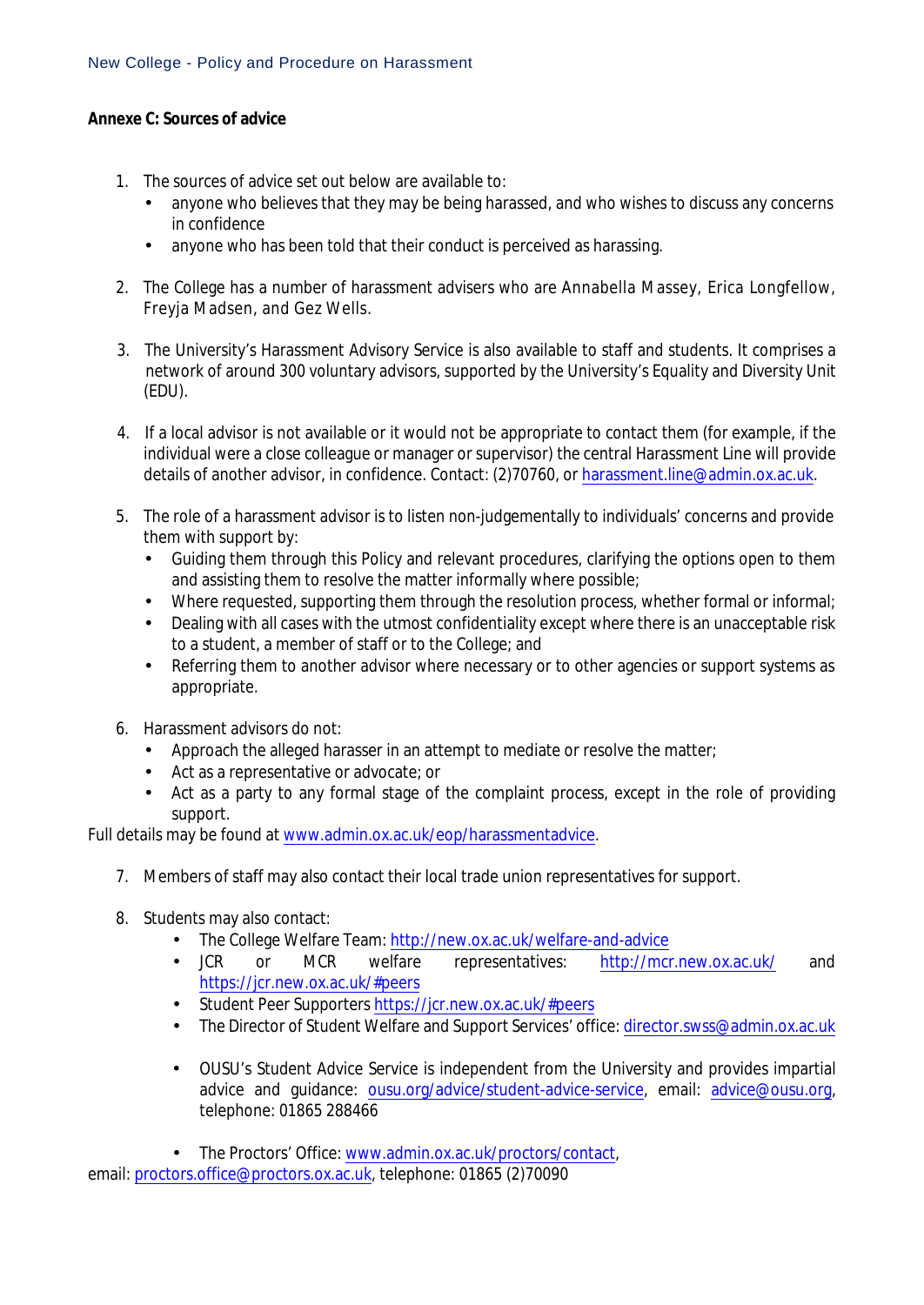• The Student Counselling Service: [www.ox.ac.uk/students/welfare/counselling](http://www.ox.ac.uk/students/welfare/counselling) email[: counselling@admin.ox.ac.uk,](mailto:counselling@admin.ox.ac.uk) telephone: 01865 270300

- Nightline[: users.ox.ac.uk/~nightln,](http://users.ox.ac.uk/~nightln/) telephone: 01865 270 270, Skype: 'oxford nightline'
- 9. Other sources of general help, and information on how the University's Harassment Service as a whole is monitored and evaluated, can be found at: [www.admin.ox.ac.uk/eop/harassmentadvice.shtml.](http://www.admin.ox.ac.uk/eop/harassmentadvice.shtml)

Further guidance on resources in cases of sexual assault or sexual violence is available at [www.admin.ox.ac.uk/eop/harassmentadvice/policyandprocedure](http://www.admin.ox.ac.uk/eop/harassmentadvice/policyandprocedure)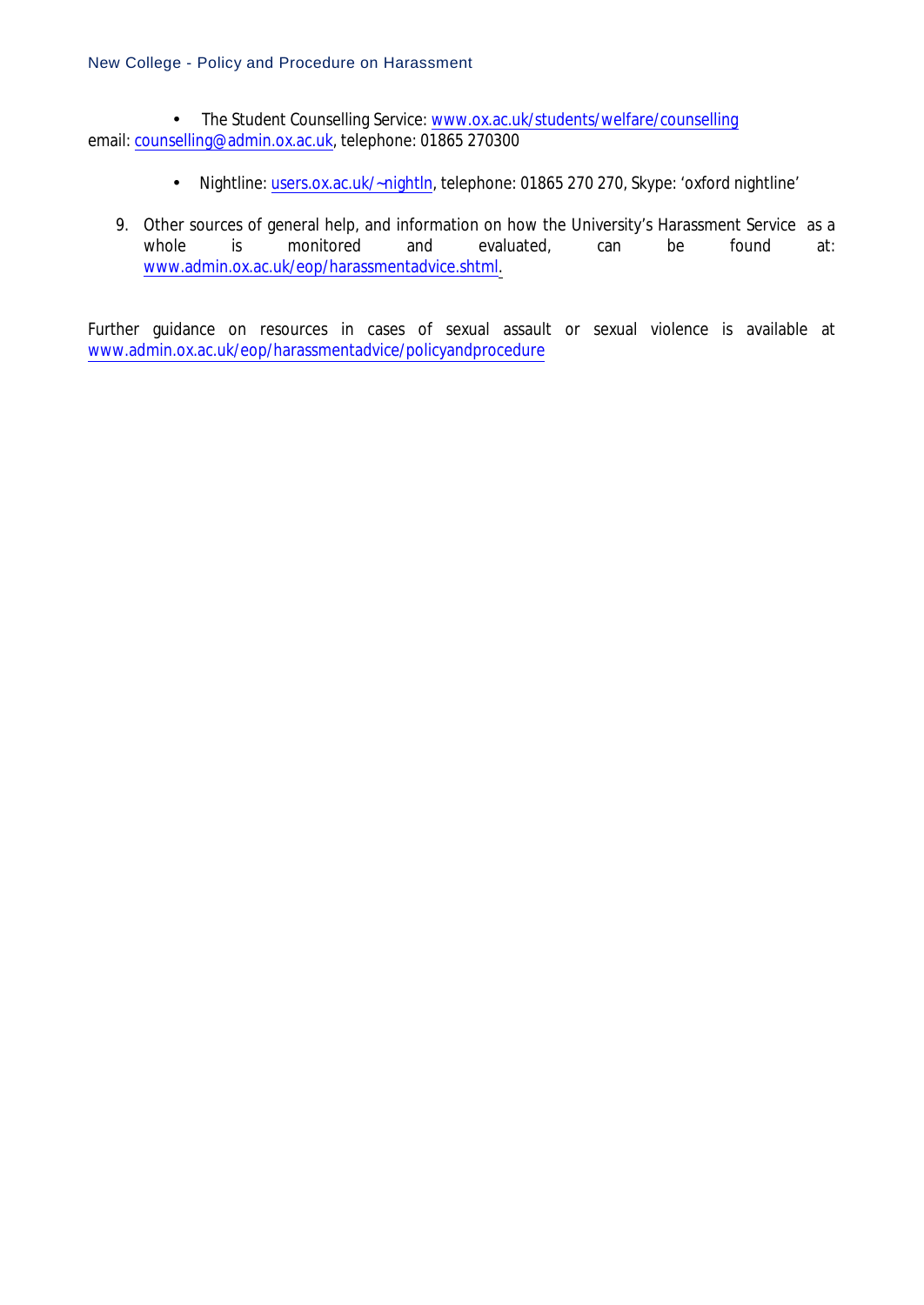#### **Annex D—Guidance for staff on handling cases of sexual assault or sexual violence**

1. The College and University Policies and Procedures on harassment may not be applicable where the allegations are of behaviours that may attract criminal sanction. In such cases, student members can seek advice from the Dean, the co-ordinators of the welfare team, Director of Student Welfare and Support Services' office and/or approach the Police directly; and staff members can seek advice from the Senior Tutor and/or approach the Police directly.

2. The student harassment Procedure states that in the first instance such allegations will normally be a matter for police investigation and action, but that support for any student affected by such an incident may be sought from the Welfare Team.

- 3. This guidance gives further information to College Fellows and staff (henceforth referred to as staff) on support and contacts for handling cases of sexual assault or sexual violence, and guidance on dealing with such cases.
- 4. If you are approached by an individual for advice and support in relation to any behaviour which was unwanted and which might have amounted to sexual assault or sexual violence, you should support him or her in contacting a staff or student advisor with particular welfare responsibilities. These include:

| Specially                                                                 |  |  |  | trained   The Director of Student Welfare   OUSU Student Advice Service |             |  |  |  |  |
|---------------------------------------------------------------------------|--|--|--|-------------------------------------------------------------------------|-------------|--|--|--|--|
| <b>Harassment</b>                                                         |  |  |  | Advisors and Support Services' office advice@ousu.org                   |             |  |  |  |  |
| $\frac{1}{2}$ harassment.line@admin.ox.ac.uk director.swss@admin.ox.ac.uk |  |  |  |                                                                         | 01865288466 |  |  |  |  |
| 01865 270760                                                              |  |  |  |                                                                         |             |  |  |  |  |

- 5. All information concerning sexual assault and sexual violence should be treated in confidence as far as possible and unnecessary disclosure may give rise to disciplinary action. Information should only be shared on a need-to-know basis. If you are concerned for an individual's immediate safety you should discuss this with them before any confidential information is disclosed to a third party. You will need to explain to the individual that they would need to agree to certain information being disclosed to a limited number of College (and possibly University) staff in order for support to be put in place. This support may include making arrangements to limit contact between the parties concerned.
- 6. There may be circumstances in which confidentiality cannot be maintained, for example where in your opinion the complainant or other members of the community may be in serious or immediate danger. The individual's consent would normally be sought if disclosure is to be made, and a decision on disclosure would be made at a senior level. A member of staff might also be called to court in proceedings arising from an allegation of sexual assault or sexual violence, and might be obliged to provide evidence to the court.
- 7. These caveats to confidentiality should be explained to the individual concerned. If they are unwilling to accept these caveats, you should support the individual to contact support agencies that will deal with individuals on an anonymous basis: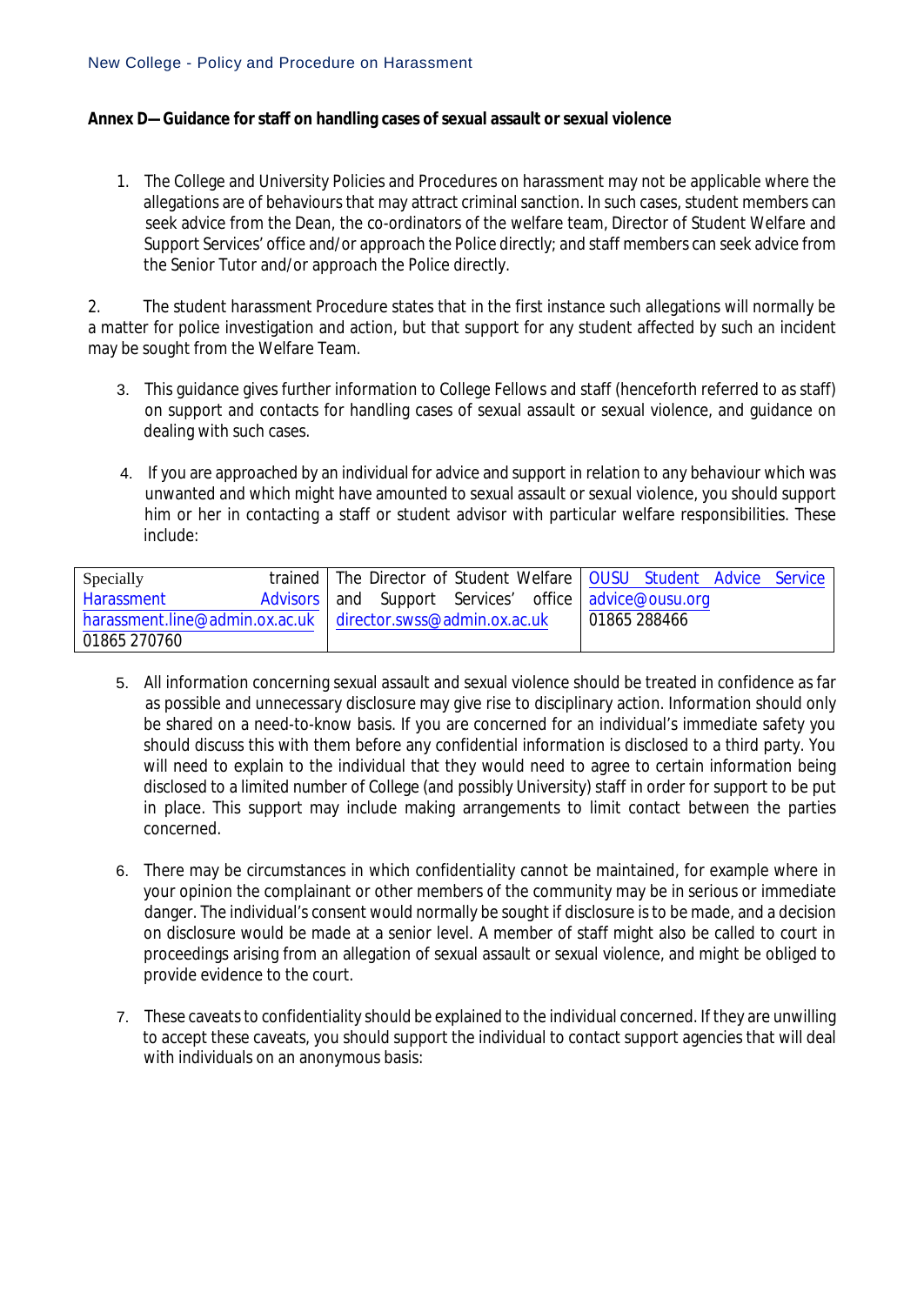| <b>Oxford Sexual Abuse &amp; Rape Crisis</b> | Rape Crisis England and Wales <sup>2</sup>             | SurvivorsUK <sup>3</sup>           |
|----------------------------------------------|--------------------------------------------------------|------------------------------------|
| Centre <sup>1</sup>                          | Freephone 0808 802 9999                                | 0845 122 1201                      |
| 01865<br>726<br>295<br>(24)<br>hour          | (Every day 12.00pm-2.30pm and                          | (Monday & Tuesday 7.00pm-          |
| answerphone) or freephone 0800               | $7.00 \text{pm} - 9.30 \text{pm}$                      | 9.30pm and Thursday 12.00pm-       |
| 783 6294                                     | A free telephone helpline which                        | 2.30 <sub>pm</sub>                 |
| (Monday & Thursday 6.30pm-                   | can provide advice to women and                        | A free and confidential telephone  |
| 9.00pm, Friday 11.30am-2.00pm                | men.                                                   | helpline for men and boys who are  |
| and Sunday 6.00pm-8.30pm)                    | <b>Violence</b><br><b>Independent</b><br><b>Sexual</b> | dealing with the effects of sexual |
| support@osarcc.org.uk                        | <b>Advocate (ISVA)</b> <sup>4</sup>                    | violence.                          |
| A free and confidential telephone            | 01865 725311                                           |                                    |
| helpline, email support and                  | isva@osarcc.org.uk                                     |                                    |
| support groups for women and                 | Provides emotional and practical                       |                                    |
| girls who are dealing with the               | advice and support for women                           |                                    |
| effects of sexual violence, and              | over 18 who have experienced                           |                                    |
| supporters of all genders.                   | rape, sexual abuse or any other                        |                                    |
|                                              | type of sexual violence at any time                    |                                    |
|                                              | in their lives.                                        |                                    |

# **A: Handling the disclosure Let the individual stay in control**

- 8. The pace and direction of yoursupport should always be led by the individual. Sexual abuse or sexual violence can make an individual feel powerless and not in control. Individuals need to feel they can be in charge of their lives again and it is important to resist the temptation to take over by arranging and doing things that you think are best. Instead, let the individual talk about how they feel, while aiming to support them in any decision they need to take.
- 9. Individuals are often afraid of how others will react to what has happened to them. They may fear not being believed, embarrassment, having their experiences minimised or trivialised, or even rejection. It is important that your interaction does not prevent them from seeking further support, and you should avoid questions that could be seen as accusatory such as: "Why didn't you fight back/scream?", "Why didn't you do/say something sooner?".
- 10. It is important to remember that the reaction to sexual assault will vary from person to person; the individual may be angry, numb or have feelings of guilt. It is helpful not to have any preconceived expectations of how they will look and act, as this could affect your ability to empathise fully. Individuals will have differing priorities: some will want to report to the police, others will be concerned about pregnancy or sexually transmitted infection (STI). They might come to you in the immediate aftermath or want to discuss a historic case.
- 11. It is possible that the student will not have labelled their experience as 'sexual assault' or 'sexual violence' (or as 'harassment' or 'stalking'). It is important that you do not ask or prompt them to do this, but rather allow the student to come to this pointin their own time. Given the distressing nature of these experiences, delayed labelling and responses more generally are common. If it has taken the student a long time to label their experience, or to realise that they wish to seek help, this does not mean that the student is any less likely to be honest or in need of help. Given there is no formulaic pathway of support, below are practical considerations you should be aware of.

[www.oxfordrapecrisis.net](file:///C:\Users\admn1831\AppData\Local\Microsoft\Windows\Temporary%20Internet%20Files\Content.Outlook\QWQWWM4Z\www.oxfordrapecrisis.net)

[www.rapecrisis.org.uk](http://www.rapecrisis.org.uk/)

[www.survivorsuk.org](http://www.survivorsuk.org/)

<sup>4</sup> [osarcc2.d7.ox4.org/content/advocacy-advice](http://osarcc2.d7.ox4.org/content/advocacy-advice)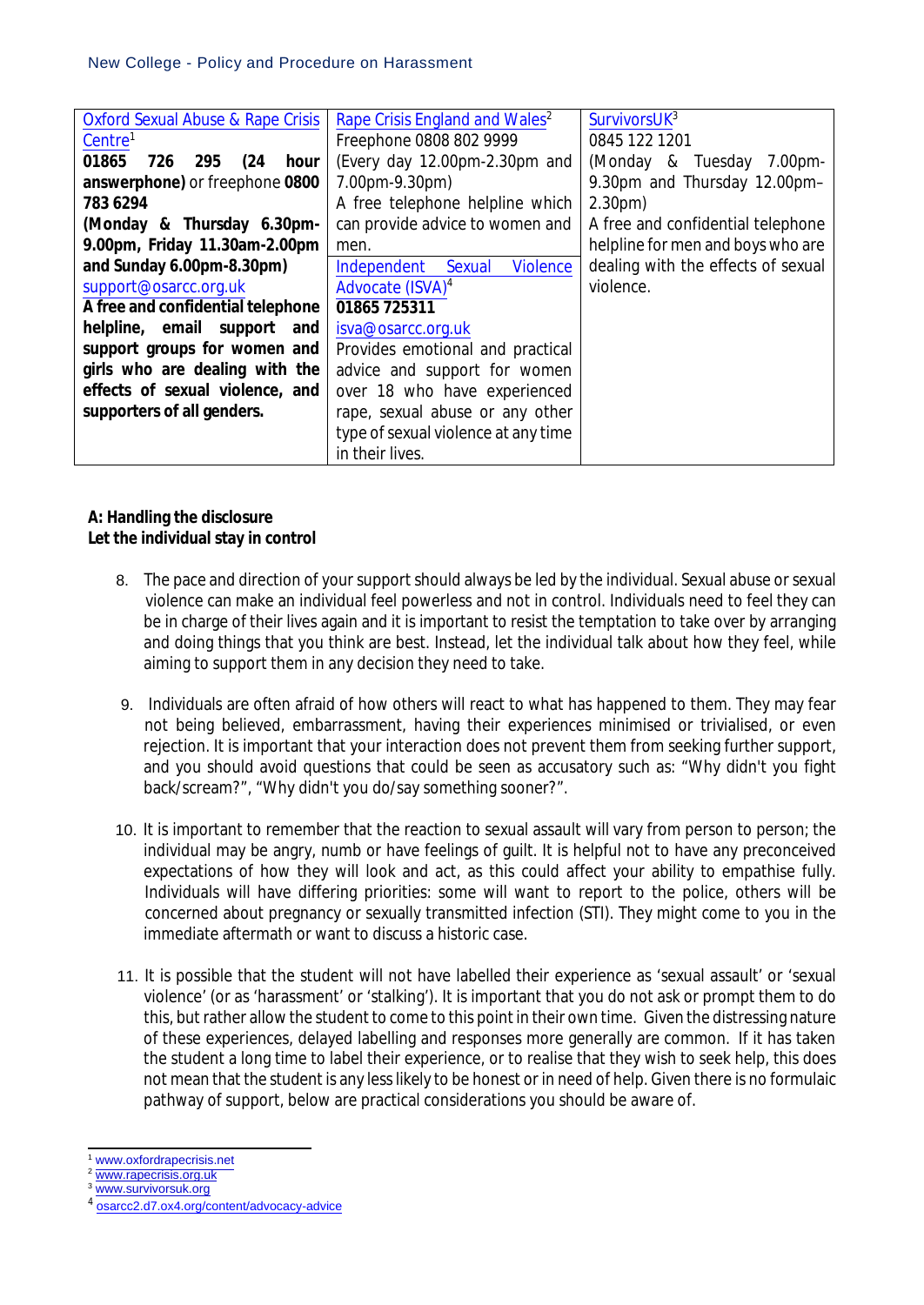# **In the event of a recent incident of sexual violence**

12. If relevant, let the individual know that there are external personnel who are trained to gather early medical evidence, and inform them that early evidence may be crucial if they want to proceed with a prosecution at any later stage. As well as gathering evidence, important medical treatment can be offered. The individual has two options:

#### **[Sexual Assault Referral Centre](http://www.nhs.uk/Livewell/Sexualhealth/Pages/Sexualassault.aspx)5 - if the individual does not want to contact the police immediately**

SARCs have specially trained experienced professionals who can give medical help and advice. They can store forensic results until the individual makes up their mind whether or not to report to the police and can support them through the immediate trauma.

You should always contact the SARC before travelling; whilst they operate a 24 hour service they do need to ensure the relevant staff are available.

You will need to accompany the individual to a SARC or arrange for someone else to do so, and ensure that the individual does not need to pay for transport.

The nearest SARC IS:

# [Thames Valley SARC Bicester](http://www.solacesarc.org.uk/find-solace)

SOLACE Centre Police House Queens Avenue Bicester OX26 2NT Tel: 0300 130 3036

# **Specially Trained Officers (STOs) [at Thames Valley Police](http://www.thamesvalley.police.uk/reptcr.htm)<sup>6</sup> - if the individual does want to make a report to the Police immediately.**

Non-emergency telephone 101; emergency telephone 999.

Note that approaching the Police binds the Police to investigate if they believe a crime has been committed. The STOs will facilitate the care of the individual from initial report, through medical examination, interview and subsequent investigation. They will then identify and engage the most appropriate methods of support.

# **[Protect and preserve evidence](http://www.thamesvalley.police.uk/crprev/crprev/crprev-pers/crprev-pers-sexualassault/crprev-pers-sexualassault-ssa/crprev-pers-sexualassault-ssa-inv.htm)**

- 13. In either case, in the event of a recent assault, the individual should be advised not to:
	- a. Use the lavatory or discard underwear or sanitary products
	- b. Wash, shower, bathe or shave
	- c. Wash their hands
	- d. Remove, wash, discard or destroy clothing worn or bedding and towels used at the time of the incident or subsequent to it
	- e. Drink or eat anything, including non-essential medication
	- f. Clean their teeth
	- g. Smoke
	- h. Disturb the scene or allow other people or animals to enter areas where the incident took place, where possible.

Non-physical evidence, such as relevant texts, social media messages and emails should be preserved.

14. If attending a SARC or police station, it is important to bring any underwear or clothing worn at the time of the incident in a plastic bag, if not being worn for the journey. The place of the incident should be made secure if possible.

<sup>5</sup> [www.nhs.uk/Livewell/Sexualhealth/Pages/Sexualassault.aspx](file:///C:\Users\admn1831\AppData\Local\Microsoft\Windows\Temporary%20Internet%20Files\Content.Outlook\QWQWWM4Z\www.nhs.uk\Livewell\Sexualhealth\Pages\Sexualassault.aspx)

<sup>6</sup> [www.thamesvalley.police.uk/reptcr.htm](file:///C:\Users\admn1831\AppData\Local\Microsoft\Windows\Temporary%20Internet%20Files\Content.Outlook\QWQWWM4Z\www.thamesvalley.police.uk\reptcr.htm)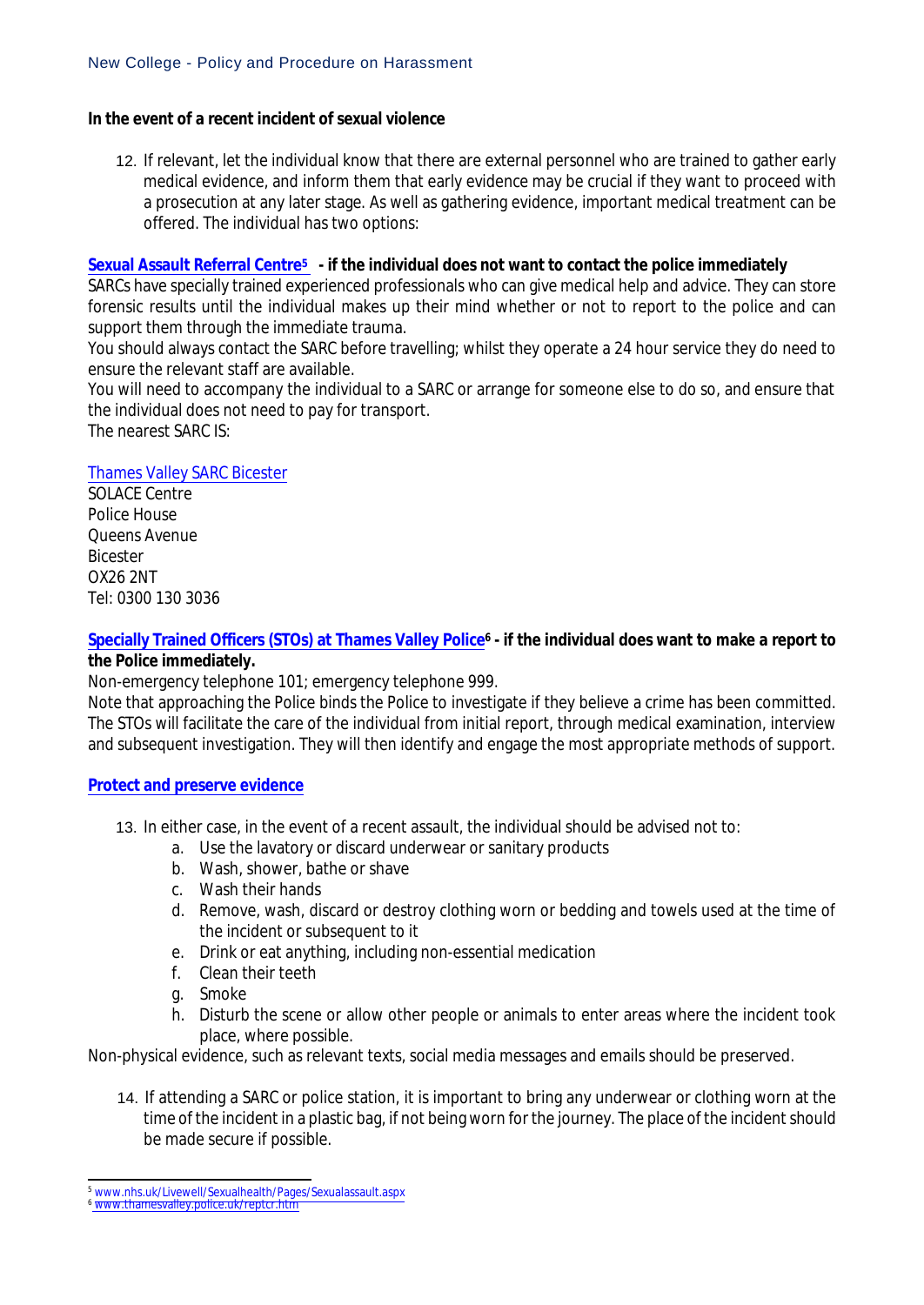#### **In the event of an historic incident**

15. The guidance in paragraph 11 applies; however it is advisable to telephone the SARC before making a journey to establish whether they are likely to be able to gather any medical evidence.

#### **If the individual decides not to report**

- 16. A decision not to visit a SARC or report to the police is still a valid decision and the individual's wishes should be respected. However it is important that they retain relevant evidence, in so far as this is possible, in case they change their mind in the future.
- 17. An individual who does not want to go to a SARC or the police, is advised to seek medical attention from their college doctor or nurse, local GP or A&E. The local GUM (Genito-Urinary Medicine) Clinic can provide morning-after pills, tests for STIs and anti-retroviral medication.

| <b>GUM</b>        | Clinic <sup>7</sup> |
|-------------------|---------------------|
| <b>Churchill</b>  | Hospital            |
| Old               | Road                |
| <b>Oxford</b>     |                     |
| OX <sub>3</sub>   | 7LE                 |
| Tel: 01865 231231 |                     |

# **Keeping records**

18. A member of staff to whom an allegation of sexual assault is made is advised to make a note of what has been disclosed, either in the presence of the individual (with their permission) or as soon as possible thereafter. You may be asked to act as a witness in any criminal proceedings and a contemporaneous note will be valuable. The notesshould be stored in accordance with the principles of the Data Protection Act<sup>8</sup> and should not normally be disclosed without the individual's permission.

# **B: Supporting the individual**

- 19. If the alleged perpetrator and the complainant are in the same college or department, contact between them will need to be managed, including contact through teaching, examinations, accommodation and social activity. The Senior Tutor or the University's Director of Student Welfare and Support Services can advise and make recommendations to the appropriate bodies on such situations, including cases where a complaint is not made to the police or, following a police investigation, the alleged perpetrator is not charged.
- 20. You can discuss with the individual how they can be helped to feel safer. This might include making sure that relevant staff members are asked not to disclose an individual's whereabouts or telephone number.

[www.sexualhealthoxfordshire.nhs.uk](http://www.sexualhealthoxfordshire.nhs.uk/)

[www.admin.ox.ac.uk/councilsec/compliance/dataprotection](http://www.admin.ox.ac.uk/councilsec/compliance/dataprotection)